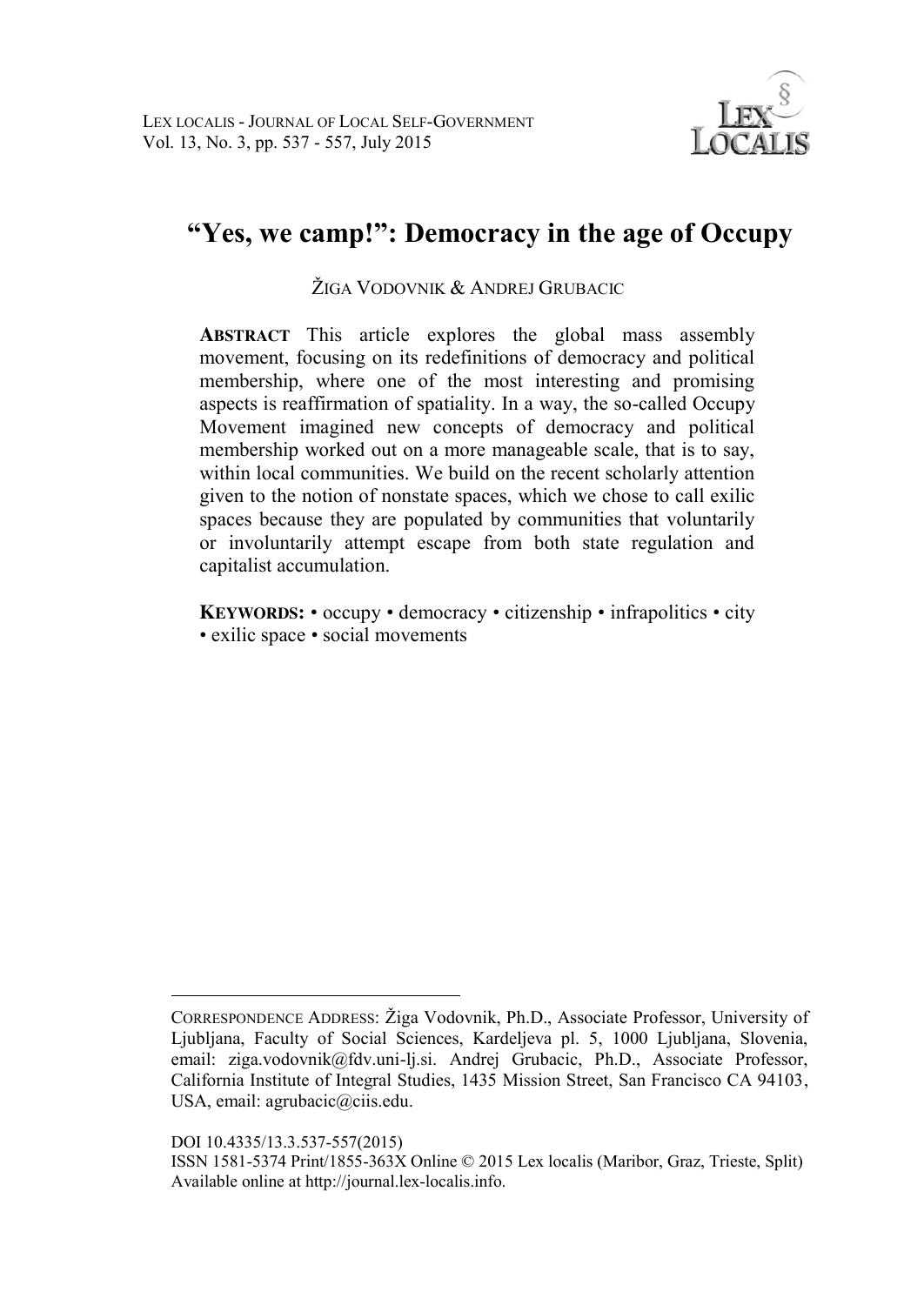#### **1 Introduction**<sup>1</sup>

"The city is a space where the powerless can make history. That is not to say it is the only space, but it is certainly a critical one."

- Saskia Sassen (2011: 574)

"Democracy is not based on any nature of thing nor guaranteed by any institutional form. It is not borne along by any historical necessity and does not bear any. It is only entrusted to the constancy of its specific acts."

- Jacques Rancière (2014: 97)

When Occupy Wall Street initially burst onto the political scene in September 2011, igniting approximately 1400 occupation encampments across the globe – from New York City to Frankfurt, from Ljubljana to the docks of Oakland – it reminded us once again that we should understand social movements as something more than just "orgasms of history" (Fremion 2002). As Raul Zibechi points out, in relation to recent revolutionary movements in Latin America:

in the daily life of divided societies, public time dominates the scene; the only audible voices are those of the economic, political and union elites. For this reason the Argentine insurrection was both "unexpected" and "spontaneous" to those elites, who could not hear the underground sounds, despite the fact that for more than a decade the voices had been echoing from below anticipating the approaching event (2010: 213).

Social movements are always in the making for a longer time than we can see (or want to see), and we are therefore always surprised by their sudden "eruption." In this "becoming" even the symbolism is not missing. It was definitely not missing in front of the Ljubljana Stock Exchange (*borza*), where the vibrations of the 15O protests caused the letter R to fall off the façade of the building, to be replaced only moments later by an improvised letter J. The message of this détournement was clear: *borza* (stock exchange) was transformed into *boj za* (struggle for).

The Newest Social Movements (NSM), a term coined by Richard J.F. Day (2005) to distinguish the new incarnations of social movements which began to emerge around the turn of the millennium, are assessing political choices – both tactical and strategic – following a new logic. If in the past their actions and choices were organized toward producing effects on the powers that be, today their actions and choices consider the impact on themselves. It is not, therefore, struggle against (*boj proti*), but increasingly struggle for (*boj za*). If we are concrete, it is a struggle for a new "democratized democracy" which is both plural and inclusive.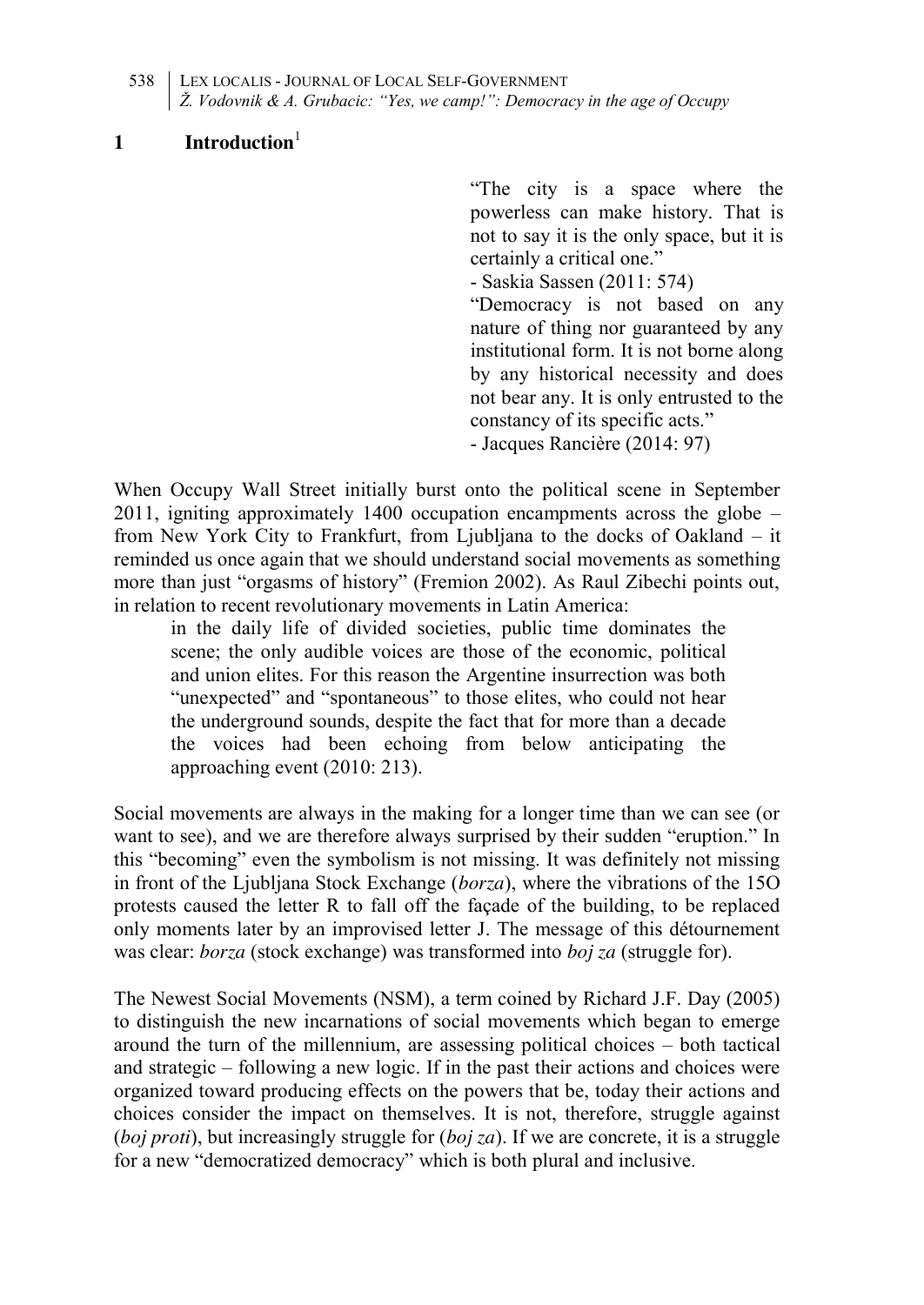Although local circumstances, grievances, and idiosyncrasies varied from encampment to encampment, there was nevertheless an overarching context in which the occupations were emerging: the current economic moment, in which polities and democracy are being forced to redefine their position and purpose. The structure of the global economy, based on Western hegemony in the interstate system, appears to be in a serious crisis. However, as many commentators have already pointed out, what Occupy activists shared was more than just the rejection of a particular economic model (cf. Eisenstein in Kennedy, 2012: xiii). Specifically, the occupations were not inspired by the narrow economic reductionism and determinism which results in the fetishization of economic exploitation and class antagonisms. Rather, they were putting emphasis on the crisis of representative democracy at global, national, and local levels. Their tactics highlighted the presence of hierarchy and domination that run throughout all of these levels, and consequently addressed forms of exploitation that may not necessarily have any economic meaning at all.

We build on the recent scholarly attention given to the notion of nonstate spaces, which we have chosen to call *exilic spaces* (Gray, 2004; Grubacic & O'Hearn, forthcoming) because they are populated by communities that voluntarily or involuntarily attempt escape from both state regulation (the focus of much anarchist analysis) and capitalist accumulation (the focus of Marxism). Exilic spaces can be defined as those areas of social and economic life wherein people and groups attempt to extricate themselves from capitalist economic processes, whether by territorial escape or by attempting to build structures that are independent of capitalist accumulation and social control. This is important because of the centrality of the spatial aspect of occupations – i.e. the idea of occupying public spaces, symbolically proclaiming: "This country is for everyone" (Eisenstein in Kennedy, 2012: xiii). Saskia Sassen (2012) agrees that the question of public space was central for the politics of Occupy, since "to occupy is to remake, even if temporarily, territory's embedded and often deeply undemocratic logics of power, and to redefine the role of citizens, mostly weakened and fatigued after decades of growing inequality and injustice." We will return to the exilic politics of Occupy later on, but here we can point out that, in Bookchin's (2007) terms, the occupations raised much broader and more important questions related to understanding social change as something that should transcends the standard ways we live, work, make love, and collaborate.

The exilic character of occupied spaces was not something that was immediately understood. After the occupation of Zuccotti park and the first encampments of the 15O protests, occupy soon became a buzzword, a hashtag. So much so that the American Dialect Society named it "The Word of the Year" for 2012, while in Germany the term *Wutbürger* (angry citizen) became the word of the year in the Gesellschaft für deutsche Sprach. But despite the vast amounts of media coverage and books and articles on the various "Occupy" movements, we argue that the movement's most important political (exilic) aspirations have still not been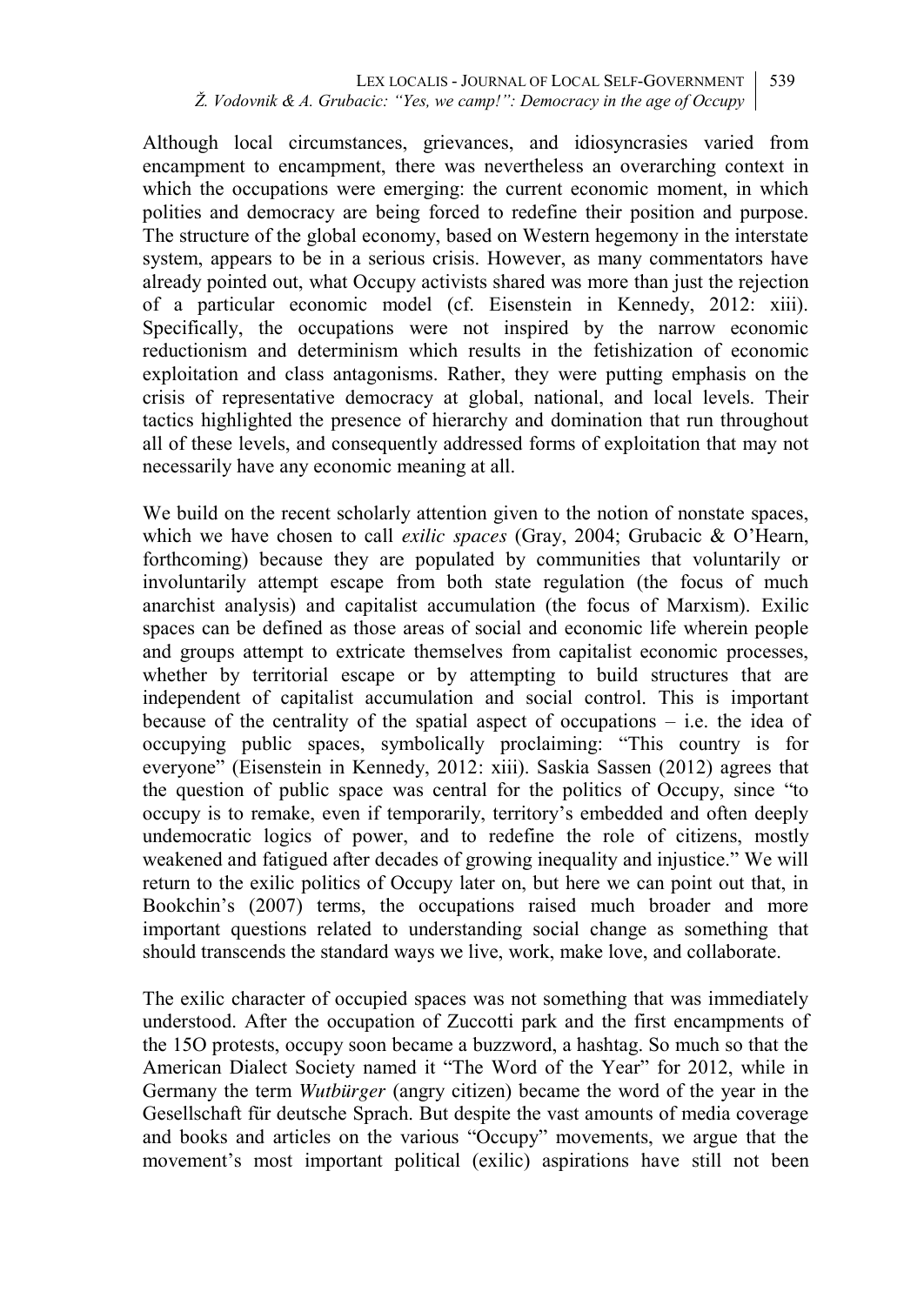540 LEX LOCALIS - JOURNAL OF LOCAL SELF-GOVERNMENT *Ž. Vodovnik & A. Grubacic: "Yes, we camp!": Democracy in the age of Occupy*

properly addressed. To some degree we can understand epistemological myopia, since reflecting something so recent and dynamic as Occupy is always an optical challenge par excellence (cf. Appadurai, 2002; Tormey, 2012). As Saul Newman (2014: 94) points out, political theory has to catch up with this new terrain, since it "generally looks for visible, representative identities situated on an ontological field organized by sovereign power; it is concerned with how we are governed, or with the normative principles or constitutive logics upon which political power is founded."

Indeed, we argue that the new politics of Occupation reveals the need for a wider epistemological and methodological transformation. Too many theoretical concepts and political praxes invented by these new unruly subjects are too elusive for traditional disciplines, theories, and epistemologies. Therefore, their analysis must be founded on a new, more flexible epistemology and methodology. Paraphrasing Eduardo Restrepo and Arturo Escobar (2005), such an epistemological transformation calls for a critical awareness of both the larger epistemic and political field in which disciplines have emerged and continue to function, and of the micro-practices and relations of power within and across different locations and traditions of individual disciplines.

In our reading of occupations we will follow James C. Scott's theory of infrapolitics, but with some important modifications. In Scott's terminology, infrapolitics is "an unobtrusive realm of political struggle" (Scott, 1990: 183) that includes a "wide variety of low-profile forms of resistance that dare not speak in their own name" (ibid., 38). Infrapolitics is essentially a strategic form of resistance that subjects must assume under conditions of great peril (ibid., 199). They provide a "structural underpinning for more visible political action, not as a substitute, but as its condition" (ibid., 58). We believe that infrapolitics should be understood as a political process articulated on two distinct levels. In it's "micropolitical" sense, infrapolitics can assist us in highlighting how many aspects of the politics of Occupy were overlooked, or marginalized at best, since, "like infrared rays," they were "beyond the visible end of the spectrum" (ibid., 201). Michael Greenberg (2012: 271) argues that "occupation presented politics not as a set issues but as a way of being. It offered a release from subjectivity." For the political Right and Left, advocating real political action means action via political parties, protests or other conventional forms of collective action. They do not find alternative political praxes such as occupations fascinating and tend to dismiss them as: (1) unorganized, unsystematic, and individual; (2) opportunistic and self-indulgent; and (3) lacking in real potential/consequences. Furthermore, their own solutions always imply accommodation with the existing system of domination (Scott, 1985: 292). Following Scott we will try to recuperate "subaltern" aspects of occupations as providing "much of the cultural and structural underpinning of the more visible political action on which our attention has generally been focused" (Scott, 1990: 184). Our suggestion here is that we must shift our attention from the most visible - and consequently the most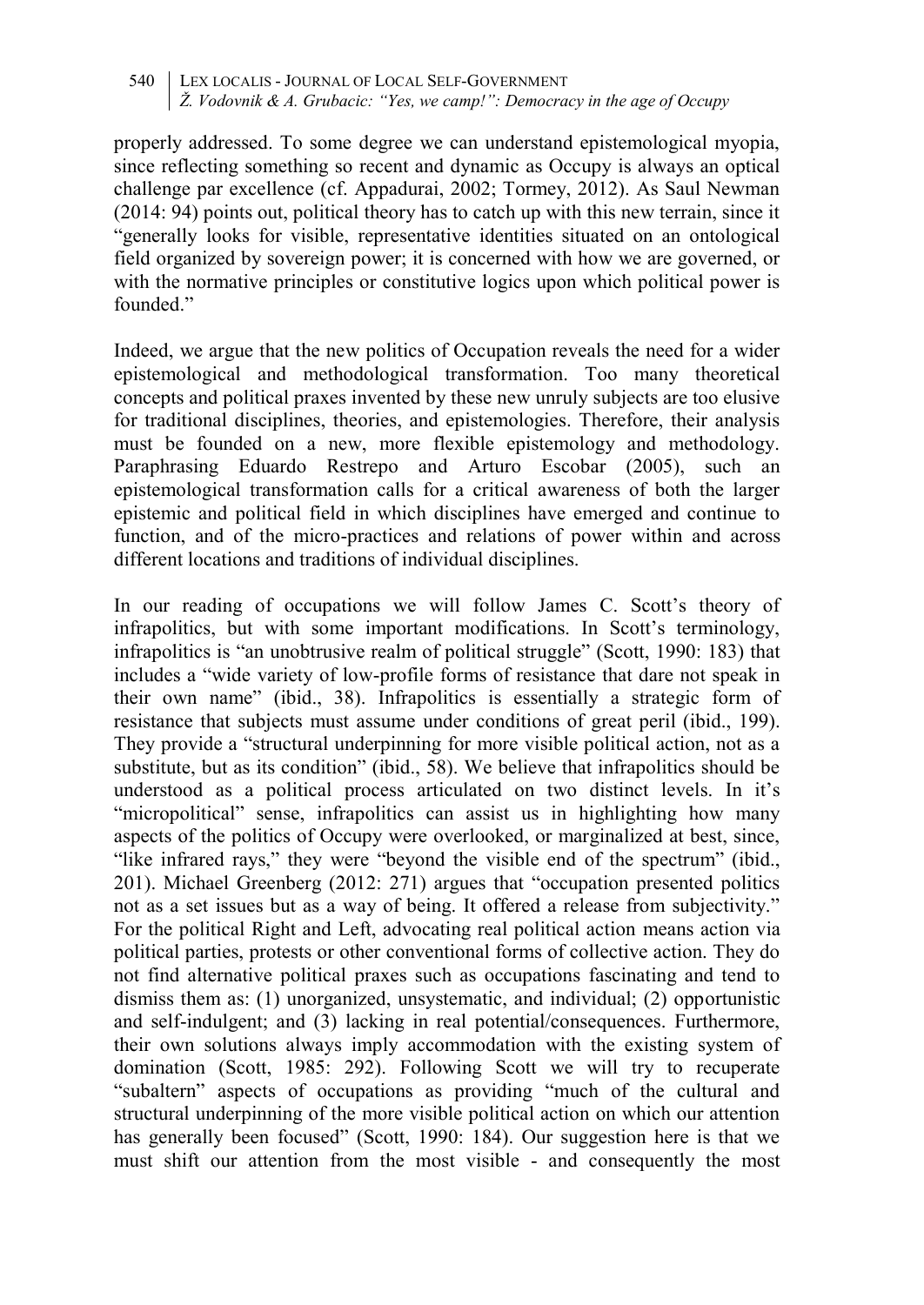mediatized - aspects of Occupy to redefinitions of democracy and political membership that lie in the "immense political terrain … between quiescence and revolt" (ibid., 200).

On the "macropolitical" level, infrapolitics is a process of producing forms of place-based politics within cracks of the global capitalist system. Infrapolitics of the capitalist world economy describes the effort of breaking from systemic processes of state and capital. It is a process of (self-)organization of relatively autonomous and only partially-incorporated spaces, and the resulting antagonistic relationship which emerges between exilic spaces and the hierarchical organizations of a capitalist world economy. It is also a predictable response to an enduring logic of exit and capture inscribed in the longue duree of historical capitalism. Instead of ruptures and breaks, we see a long-term, large-scale historical process of state making and state breaking, of state formation and state de-formation, of ongoing and uneven incorporation and exilic re-appropriation and recovery. The rise of the global mass assembly movement and the politics of occupation, should be understood in this larger historical context.

The purpose of the article is twofold. First, we examine political practice and imagination of Occupation, focusing on redefinitions of democracy as practiced in encampments and squares, where various collectives and movements developed a genuinely new political alternative, and with it also a new understanding of politics that is worked out on a more manageable scale, that is to say, within local communities. We start from the supposition, that in the Occupy Movement we can find the beginning of a trans-local yet truly global network of direct democracy that, in its struggle against social exclusion and the trivialization of citizenship, recuperates an idea of prefiguration and direct democracy. We will explore further Newman's (2014) suggestion that we should understand Occupy as a distinct form of politics and a new mode of democratic organization, involving the creation of autonomous spaces, rather than a distinct social movement.

Finally, we consider the intersection between political/democratic and physical/spatial aspects of occupations. We examine the reaffirmation of spatiality and, with it, a redefinition of political membership as one of the most important aspects of the politics of Occupation.<sup>2</sup> In a way, the movements of Occupation initiated a paradigm shift in political thought and practice, especially if we bear in mind various debates on global/cosmopolitan democracy from the mid-90s onwards. We argue that Occupy imagined new concepts of political participation constituted beyond the nation-state, sometimes in opposition to it, but always transcending the parochial forms of political membership that make global connectedness impossible.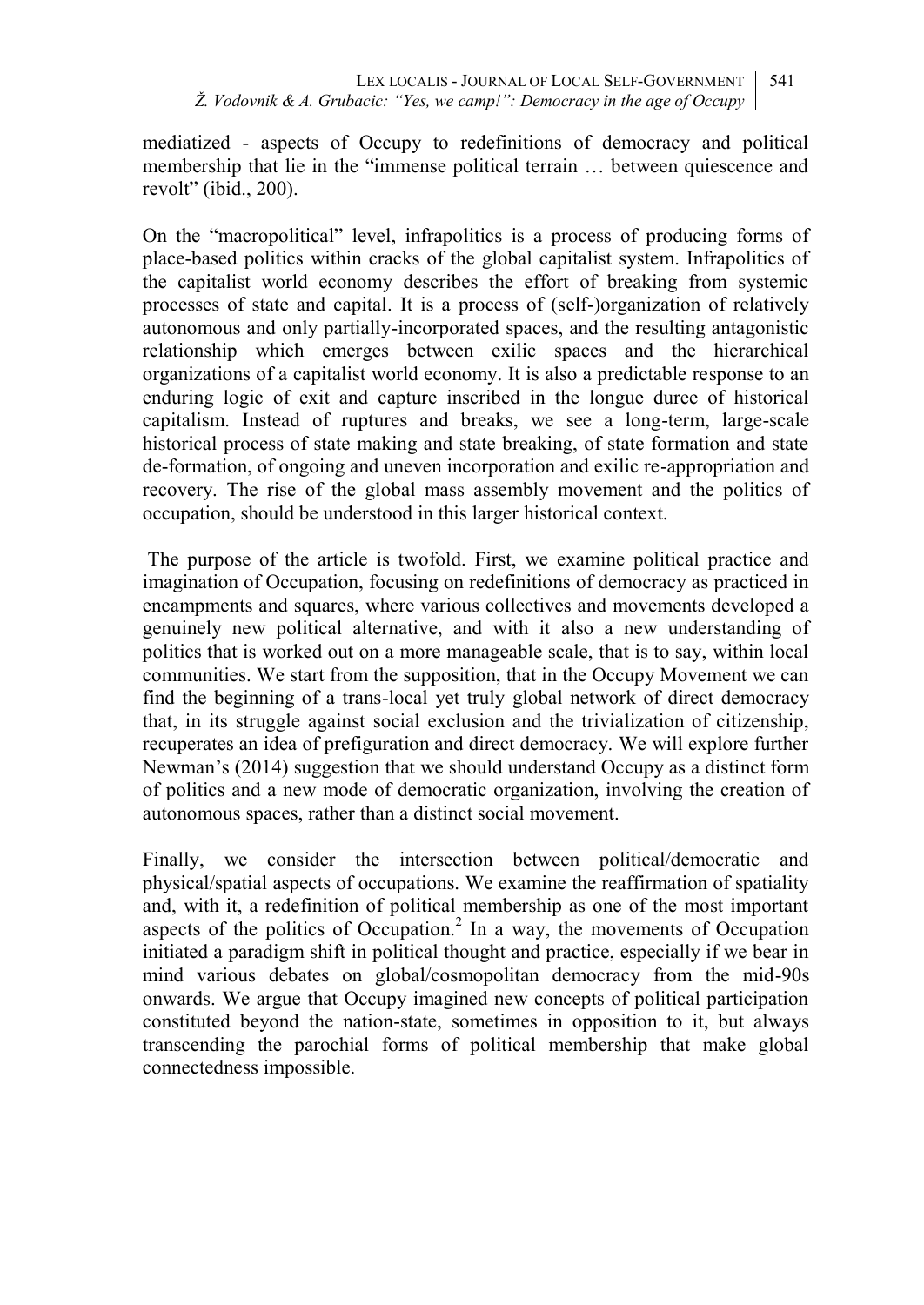#### **2 Becoming political**

We can agree with the thesis that two main discourses can be found in contemporary discussions on democracy. The first understands democracy as a word whose roots lie in Ancient Greece and whose etymological origin poses new dilemmas, while the second examines democracy as an egalitarian decisionmaking procedure and everyday practice which in antiquity gradually became labeled "democratic" (Graeber, 2007: 340).<sup>3</sup> The results of this dualism are "diachronous" discussions on democracy and, ultimately, a series of debates on the level of democracy of institutions and institutes which by their very essence counterpoise democratic practices. These and similar misconceptions also gave rise to a hegemonic notion of democracy which only recuperated the word while rejecting its contents.

What was genuinely new about Occupy, were in fact distinct forms of politics, involving the creation of autonomous spaces. Occupy should be, according to Newman, seen not so much as a movement, but "as a tactic, a practice, a mode of organisation and rhizomatic mobilization, one that spreads spontaneously throughout the nerve centres of capitalist societies, involving the occupation and transformation of physical, symbolic and social spaces." (Newman, 2014: 94; cf Smucker, 2012). Whether in the US, Slovenia, or elsewhere, what we have seen is a collective re-imagining of democracy.

Since one of the key features of Occupy was the link between political struggle and its objectives—"the means are the goals in the making"— it is not surprising that the theory and practice of prefigurative politics developed as a new democratic spirit of encampment. Prefiguration means an attempt to use methods of political organization and action to create the future in the present, or at least, to some extent, foresee and manifest the social changes we are striving for. As explained by Tim Jordan (2002), it means acting in the present the ways we would want to act in the future, or acting as if the world in which we aspire to live has already materialized. It is a brief attempt to delegitimize the existing system and to build up its alternative from the bottom up. In this perspective, the encampments were not important only for their physical disposition, but rather as symbolic spaces for acting out new political structures and norms. For Peter Marcuse (2012: 16), an occupied square offers "a physical presence, a locational identity, a place that can be identified with the movement that visitors can come to, and where adherents can meet. It also has a second function: it is an opportunity to try out different forms of self-governance, the management of a space and, particularly if the physical occupation is overnight and continuous, of living together."

In the case of Occupy Wall Street, a small and rather uninviting park in New York City's Financial District was transformed into a permanent tent city, thereby reclaiming the commons and inventing new modes of political membership. Same holds true for the platform in front of the Ljubljana Stock Exchange, where tents,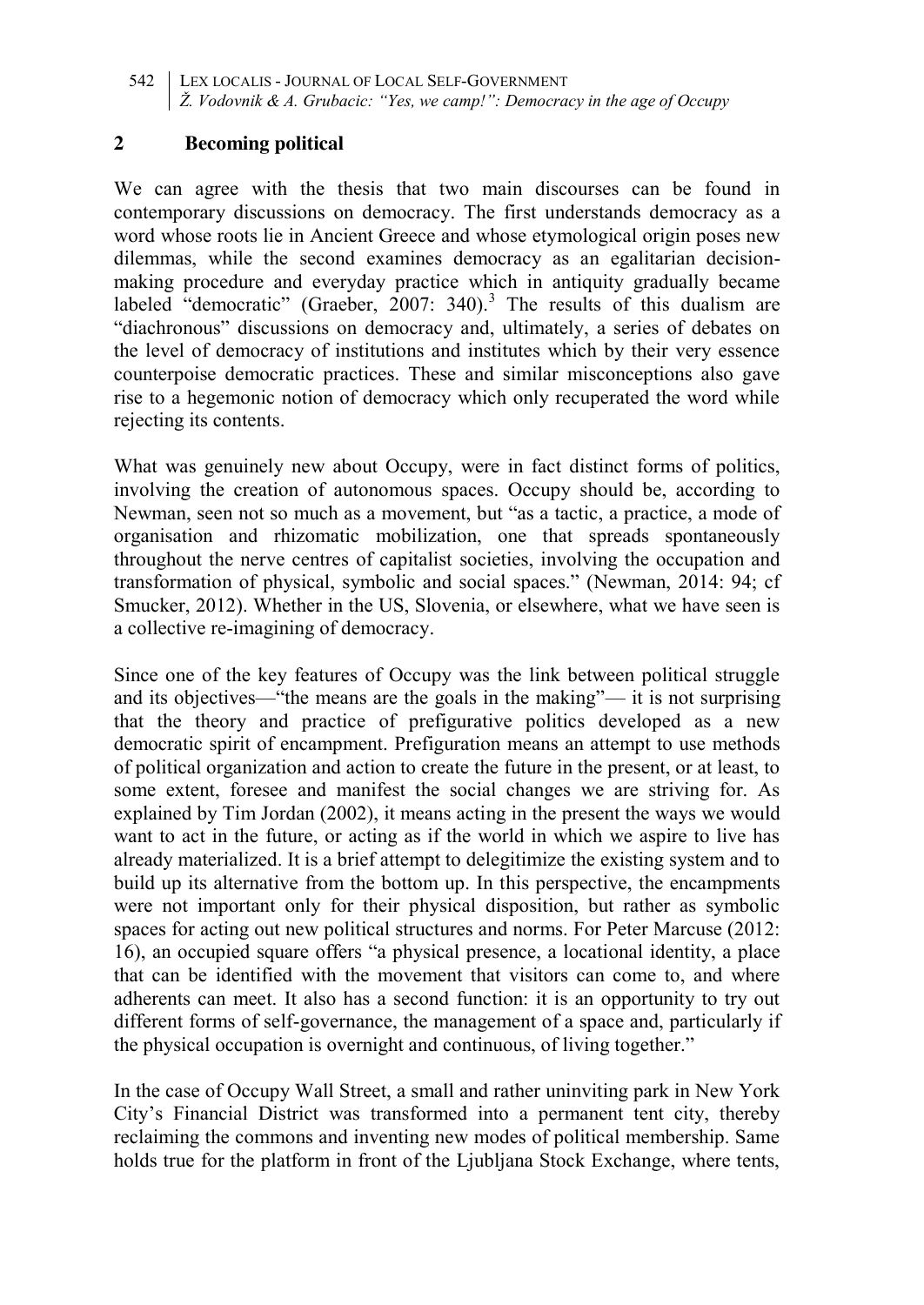sleeping bags, and tarps signaled a lively community space which enabled a different kind of socializing, and the formation of a real community. What was common to all encampments was that – visually and spatially – they represented a microcosm of a different polity, where a new form of citizen(ship) successfully challenged, inter alia, private property, atomization of (domestic) arrangements, and exclusion of minorities.<sup>4</sup>

In our analytical context, the critique of economic reductionism does not go far enough. In exilic spaces, the conceptions "economic" and "non-economic" may even be redundant. Turner suggests that, "…[one] would do better to start from Marx's and Engels' programmatic 'anthropological' definition of production in The German Ideology, in which production is said to comprehend, not merely the production of the means of subsistence, but of human beings and families, social relations of cooperation, and new needs as well" (1986: 100). And, as Graeber (2001) notes, "economy" in many pre-capitalist societies included all of those things that were "valued" in the sense that people were willing to expend their energies and time in doing or making them. Often, they were not merely selfprovisioned, but actually given away (Mauss, 1954). Perhaps more importantly, when one observes non-market societies it is apparent that the things on which people expend most of their energies are not even the subsistence activities that one might define as economic according to a substantive view of economy, but rather activities of socialization (producing children, people, and social relations as well as things).

Clearly, economy in its broader definition involves time, effort, and commitment. Effort is connected to commitment since intensity, creativity, attention to detail, and quality are all impacted by alienation and force as well as positive forces like solidarity, empathy, and hope. When one brings time into the equation, an interesting result emerges: workers struggle to reduce the working day when effort is regulated by a boss or manager and is tied to wages; yet effort is intensified and time lengthened when it is regulated by interest, creativity, and solidarity. "Development" has a vast impact on the allocation of time during the day, and, combined with the degree to which work and life are separated, it fundamentally changes not just how we spend our "working day," but how we spend our whole day.

Komlosy (2014) argues from a world-historical perspective that the meaning of "work" has been changed since the thirteenth century so that it now refers only to those things that produce exchange values or, at best, directly support the production of exchange values through reproducing labor. The exertion of energies in ways that do not directly support the production of exchange values, by being redefined as non-work, are thus devalued, and rather than simply being rendered worthless, or even invisible, they become negatively valued as "time wasting." Moreover, it was only under capitalism and colonialism that work became associated with pain (disutility). According to the work ethic,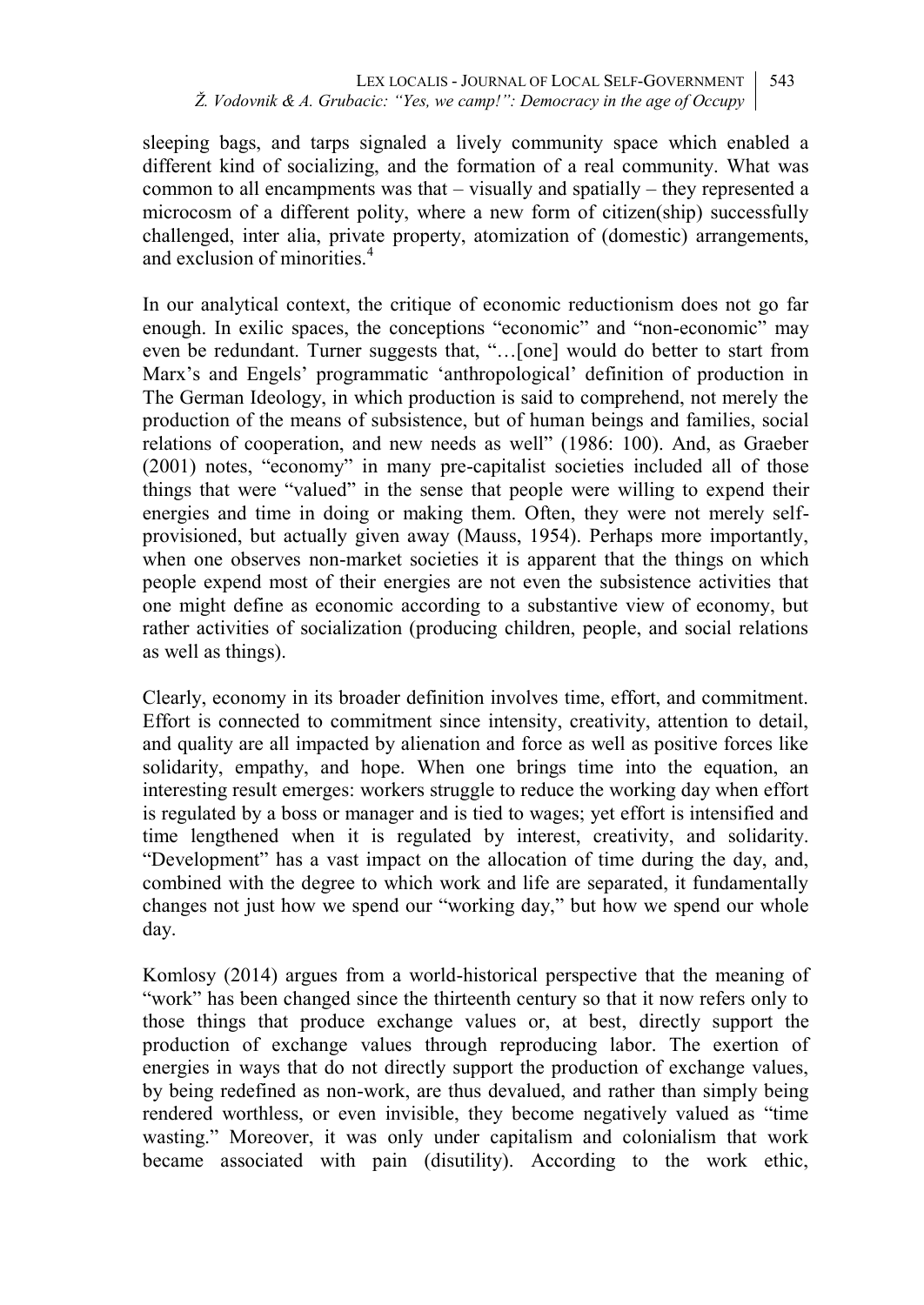expenditures of energy in ways that are fun cannot be work.<sup>5</sup> By contrast, indigenous people have specific terms for each activity they engage in, but no general term to denote work and differentiate it from non-work.

To the extent that it is based on mutual aid, the work of making exilic society is not just the household chore of producing children, but the joint chore of producing community. This involves a great deal of cultural work that should not surprise us: it takes us right back to "value" as the regulator that determines where people exert their physical, emotional, and spiritual efforts, at least in the absence of capitalist labor regulation and consumerist alienation. Outside of capitalism, once subsistence is achieved, the center of economy/value is the production of people and community, often through collective joy. "Development" may be seen as the attempted replacement of public joy by commodity production. Is there a dialectic, parallel to Kropotkin's struggle between mutual aid and possessive individualism, where exilic actors invest great time and effort into expressions of collective joy and the work of building community while capital and state institutions support the development of what Crary (2013) calls "24/7 capitalism," a regime where leisure and joy are increasingly subsumed by capitalist work relations? $6<sup>6</sup>$ 

In this respect, our analysis diverges from the theories of Foucault (2007) and Agamben (1998). Several critics have argued that Agamben and Foucault lack a theory of "emancipatory possibilities" (Ziarek, 2012). They (correctly) ask whether the state of bare life could create common grounds for a movement against state power, biopower, or economic subjugation. Yet even these critiques dissatisfy. Ziarek, for example, puts forth hunger strikes as an example of how prisoners may use their "bare life" conditions as a weapon of voice and emancipation (we shall return to hunger strikes in chapter five, although in a different context). Yet her case, suffragettes attempting to achieve the right to vote, narrows the definition of emancipation to inclusion within the polis. She thus, like Foucault and Agamben, accepts a narrow definition of the "good life" as participation in polis, and consequently fails to recognize alternatives that are not only about direct democracy, but also about other forms of "life" including contemplation, leisure, and, importantly, the production of collective joy. To use our terminology introduced above, this critique of Agamben and, by implication, Foucault, fails to recognize the importance of exit. Exilic communities, as we have defined them, consist of parallel practices and institutions of life that do not mimic those of mainstream societies. Not only do exilic communities practice the "art of not being governed," more precisely, they govern themselves and practice mutual aid.

When "we are the 99 %" became the main slogan and meme of Occupy, it was often misinterpreted exactly when using the old political grammar. "The 99 %" was certainly not an announcement of a new subject to be included in polis, but rather a reminder about heterogeneity of its composition and sheer contingency of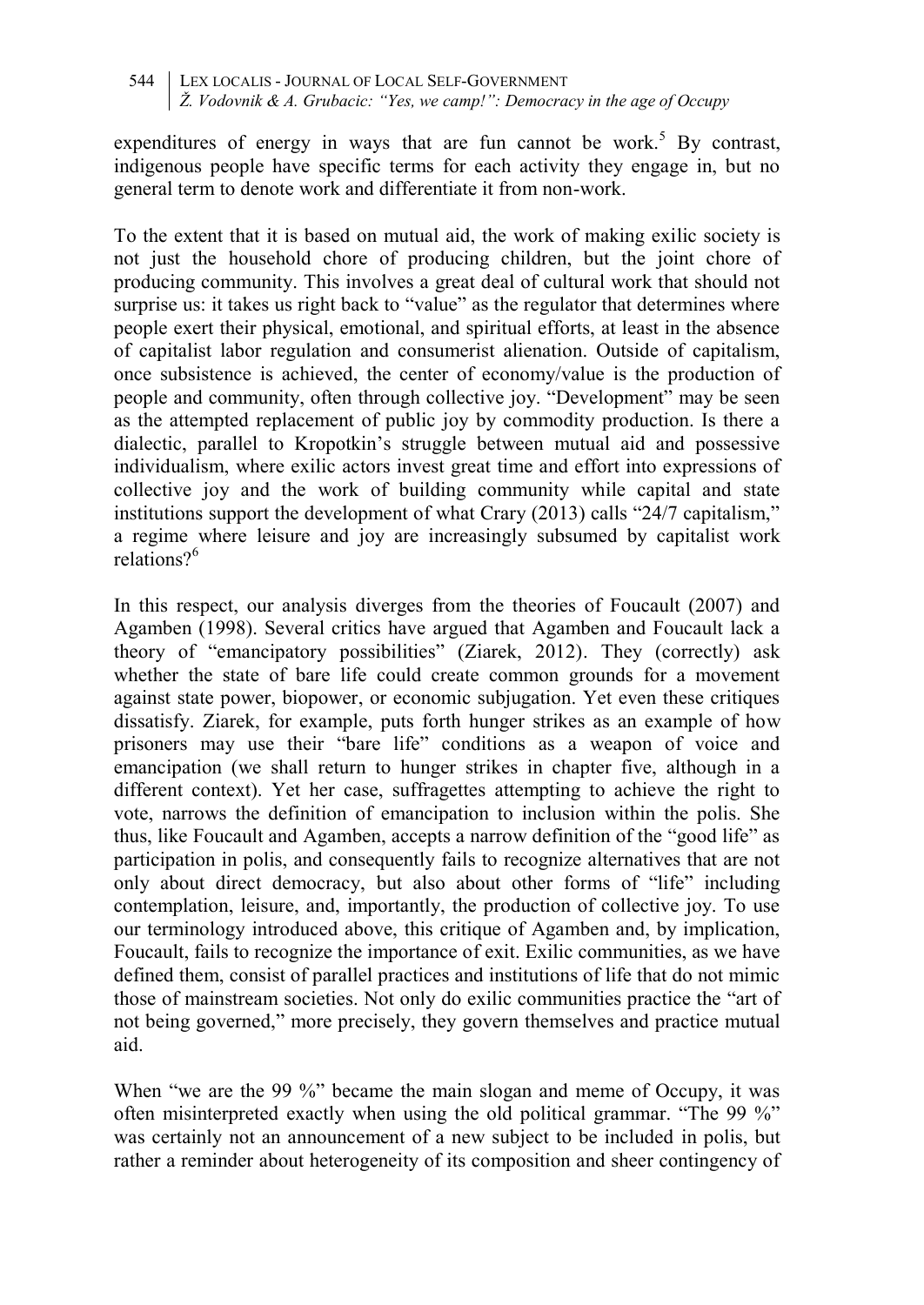the status quo. In *La mésentente*, Rancière admits that politics "happens very little or rarely," and only by realizing the presumption of equality – i.e. when acting as subjects that don't have the rights that they have and have the rights that they  $\gamma$  don't have.<sup>7</sup> Political activity starting from the axiom of equality confronts the police by revealing its contingency "because, or when, the natural order of the shepherd kings, the warlords, or property owners is interrupted by a freedom that crops up and makes real the ultimate equality on which any social order rests" (2004: 16). For Rancière politics entails not only declassification of the order, but also political subjectification  $-$  i.e. recognition of the political existence of part des sans-part. Subjectification can mean the assertion of a new identity, but it can also mean the refusal of imposed identity, as "any subjectification is a disidentification, removal from the naturalness of a place, the opening up of a subject space where anyone can be counted since it is the space where those of no account are counted, where a connection is made between having a part and having no part" (ibid., 36).

With the Rancièrian reading of Occupy we can understand occupations as one of those rare instances of politics that disturb the hegemonic (police) order. With the inscription of the part that has no part (yet), the "community of sharing" transcended the "political agoraphobia" – as Dupuis-Déri (2011) defined fear of the masses – of neoliberal representative democracies, and called for a new democratic politics. After all, politics arises when (mis)count – to be more precise, "the gap created by the empty freedom of the people between the arithmetical order and the geometric order" (ibid., 19) – leads to the assertion of equality of anyone with anyone else, reminding us that democracy is nothing else than "anarchic 'government,' one based on nothing other than the absence of every title to govern" (Rancière, 2006: 41).

Although Rancière started to systematically examine theories of democracy relatively late (we can probably trace the beginnings of explicit interventions to *Aux bords du politique* [1992] and *La mésentente* [1995]), and while there have not been any meditations on the global Occupy initiative, we can still find, in his older works, a conceptualization of democracy that without doubt speaks to protesters in the here and now:

Politics exists because those who have no right to be counted as speaking beings make themselves of some account, setting up a community by the fact of placing in common a wrong that is nothing more than this very confrontation, the contradiction of two worlds in a single world: the world where they are and the world where they are not, the world where there is something "between" them and those who do not acknowledge them as speaking beings who count and the world where there is nothing. (Rancière, 2004: 27)

Unknowingly, the activists shared a similar understanding of democracy: not merely as a set of institutions, certain constitutional regimes, economic models, and the rule of the law (that is in fact always the rule of a law), but rather as the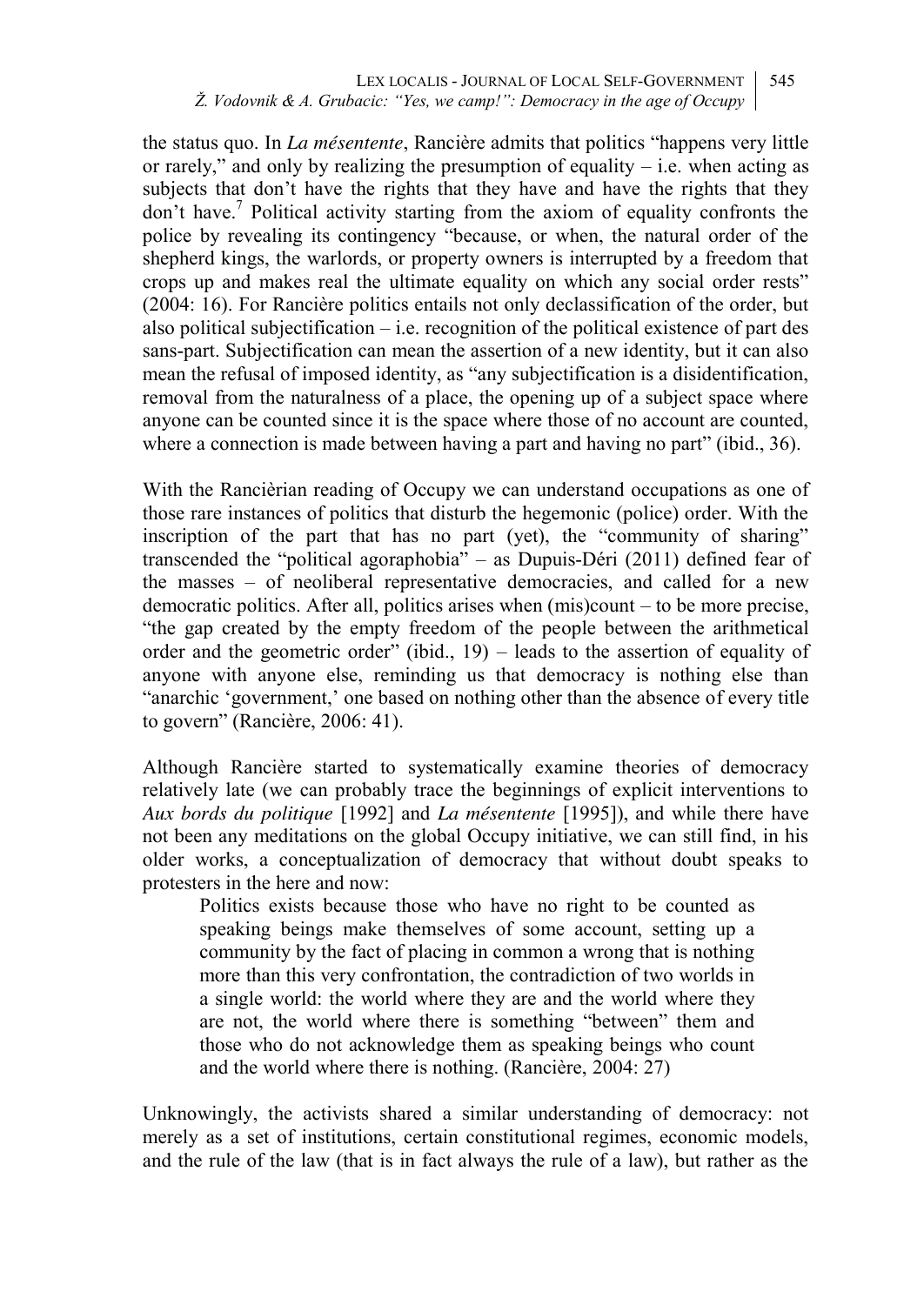institution of politics itself, acknowledging logos – not only phone – in their slogans and chants. With the Occupy initiative, democratic politics is once again interpreted as a free and creative activity in everyday life, not limited to the sphere of politics (an achievement of the eighteenth century), as it must necessarily encompass all social and economic life. We could say that it is understood as the Ancients understood it – as an art of living together.

# 3. **"Whose streets? Our streets!"**

In recent years there has been increased interest in new conceptions and practices of citizenship that digress form the nation-state (e.g. Soysal, 1994; Isin, 2000, Carter, 2001; O'Byrne, 2003; Delanty, 2006), with notions of post-national citizenship and de-nationalization of citizenship as two major theoretical orientations. Gerard Delanty (2007: 25) maintains that, in a global age, political, social and economic transformations "have brought in their wake responsibilities that go far beyond duties to the state." Ksenija Vidmar Horvat (2010: 205), on the other hand, asserts that national citizenship no longer represents the only form of political membership, because the accelerating trend of multiculturalization and denationalization of societies makes obvious that national citizenship can't accommodate demands for proper civic participation and democratic control.<sup>8</sup> For Vidmar Horvat (2011: 10), the tension between a "territorially defined nation-state on the one hand and deterritorialized rights on the other" is only an additional reason for imagining a new model of political membership that exists independently of the nation-state.<sup>9</sup>

A growing number of authors posit that cities are, once again, becoming strategic sites, where not only new kinds of politics are made, but also new political subjects, new norms, and new identities. When Sassen examines "spatialization of global power projects," she concludes that one of the major advantages of cityness is that "the space of the city is a far more concrete space for politics than that of the nation. It becomes a place where nonformal political actors can be part of the political scene in a way that is much more difficult at the national level" (2001: 19). Because of its immediacy and concreteness, urban politics enables that "those who lack power, those who are disadvantaged, outsiders, discriminated minorities, can gain presence in global cities, presence vis-a-vis power and presence vis-a-vis each other. This signals … the possibility of a new type of politics centered in new types of political actors" (ibid.) Hence, cities with the politics built in their very physicality are the most appropriate sites for occupiers to re-politicize society and re-invent democracy.

The occupations revealed the insufficiency of the nation-state as the only center of sovereignty and space where key political decisions can be made, or paraphrasing Sassen (2012), at the very least signaled "the emergence of different territorial vectors." Maybe the most subversive aspect of the Occupy Movement was reappropriation of public space as a new spatial format for political inclusion.<sup>10</sup>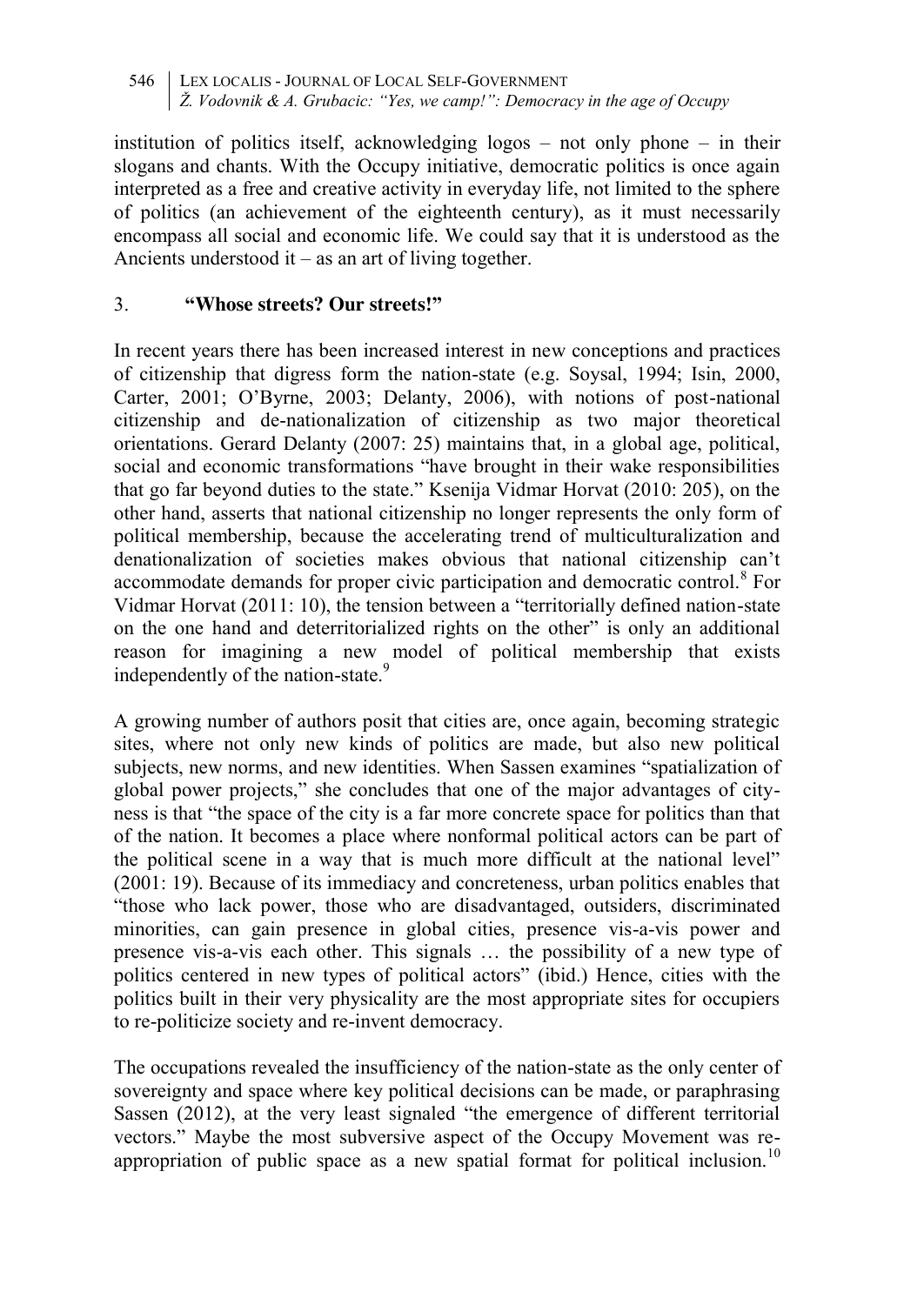Occupiers redefined territory as the "global street" in a way that "has freed up territory both as category and as capability; it has turned it into a space for remaking the social and the political by those who lack access to the established instruments of power within the frame of national sovereign territory" (ibid.). Of course, encampments should not be perceived as physical sites only. Because space is produced – both its physical disposition and its social meaning – by the very activities that can/can't realize there, camps were as important also as symbolic sites of contention over the meaning of (public) space (Juris, 2012: 268; Hammond, 2013: 500).

According to Pleyers (2010: 40), reclaimed spaces become "places sufficiently autonomous and distanced from capitalist society and power relations which permit actors to live according to their own principles, to knit different social relations and to express their subjectivity." In encampments a different understanding of polity developed throughout the occupation: that community should not be based on the vague notion of identity (no matter how inclusive), but rather on a concrete relationship and common action. In times of intensified migration flows and unprecedented mobility of the demos, the idea and practice of municipalized citizenship as demonstrated in encampments and squares across the globe can indeed be understood as a much needed panacea for the shortcomings of national citizenship.

Reflecting the organizational and decision-making practices developed around Occupy Slovenia, Razsa and Kurnik (2014) assert, that these praxes enabled not only a radical break with the representative liberal democracy, but national citizenship as well. An indefinite encampment in front of the Stock Exchange, with general assemblies and workshops following what activists called the "democracy of direct action", opened "a space for minority participation, not only in regard to ethnic or racial minorities, but other groups as well – the homeless, LGBT, and those labeled mentally ill – in short, the heterogeneous and plural subjects that characterize Slovene society today" (Razsa & Kurnik, 2014: 223– 224). The occupied plaza in the center of Ljubljana was fomenting new forms of collective action and new forms of political membership better suited to intercultural dialogue and inclusion of migrant communities than are nation-states. Political practices of Occupy, according to Sassen (2011: 574), aim toward "the production of 'presence' by those without power and with a politics that claims rights to the city and to the country rather than protection of property. What the two situations share is the notion that through these practices new forms of the political (for Weber, citizenship) are being constituted and that the city is a key site for this type of political work."

Chris Carlsson (2008: 82) argues that in exilic spaces – communal gardens, for instance – "time opens up for conversation, debate, and a wider view than that provided by the univocal, self-referential spectacle promoted by the mass media." Similarly, camps soon became the source of power, identity, occupation, and,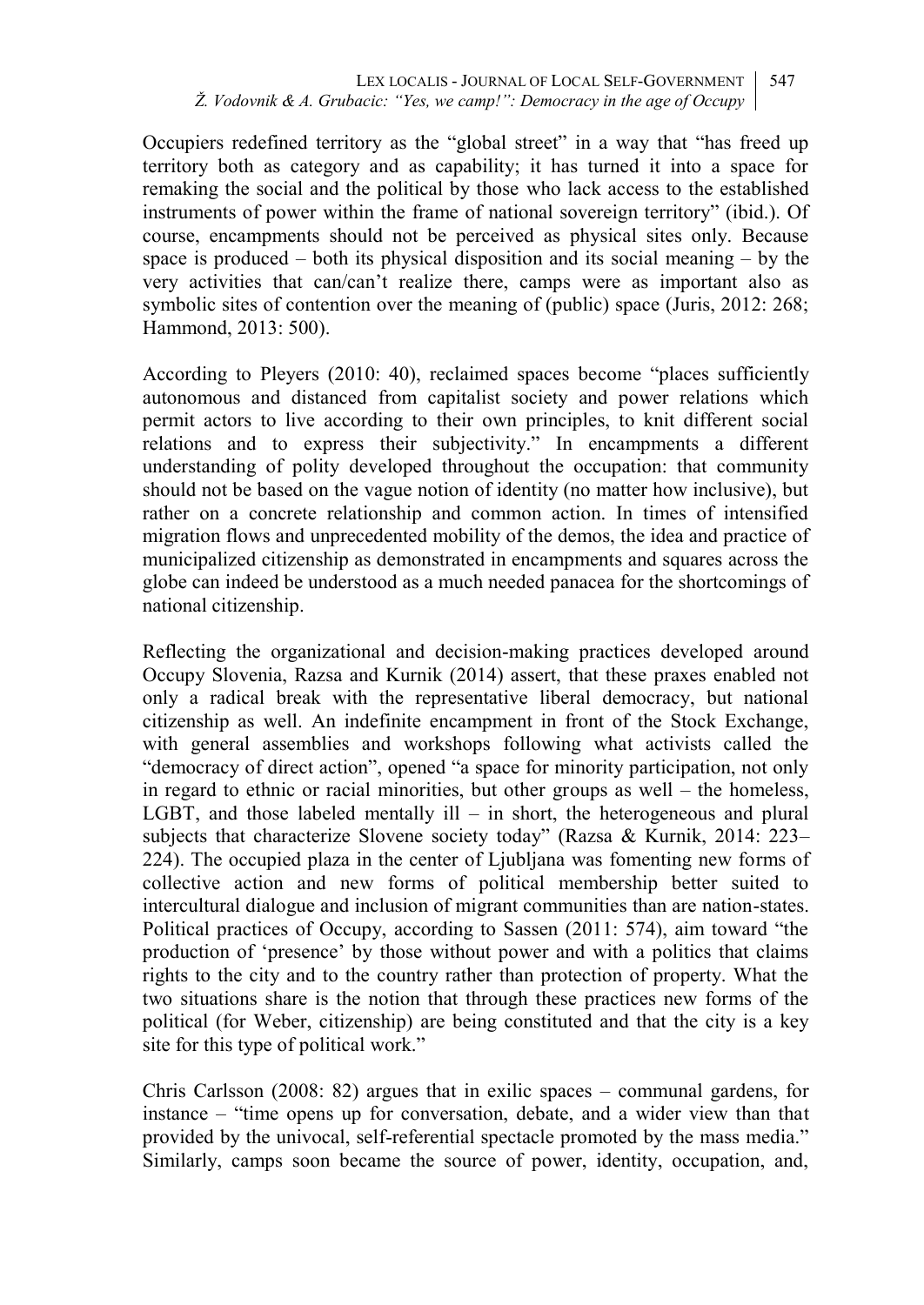#### 548 | LEX LOCALIS - JOURNAL OF LOCAL SELF-GOVERNMENT *Ž. Vodovnik & A. Grubacic: "Yes, we camp!": Democracy in the age of Occupy*

needless to say, knowledge. It became a place of experimentation, innovation and prefiguration. The (infra)politics of Occupy thus comports with Gerard Delanty (2007: 24) when he argues that citizenship also "takes place in communicative situations arising out of quite ordinary life experiences." For Delanty, citizenship is no longer "realized … as a condition secured by the state but is also pertinent to subnational levels, such as local and regional levels. In this regard, what is particularly important is the level of the city as a basis of citizenship" (ibid., 26). Even more, for Manuel Castells (1994), nation states have been witnessing, in recent decades, a slow erosion of their power, as cities replace them as "a driving force" in current and future political developments.

As we have written elsewhere (Grubačić, 2010; Vodovnik, 2012a), we can find similar instances of exilic spaces in many urban projects that became "catalysts of community development, as the networks and other social capital formed … are deployed to … serving other community needs" (McKay, 2011: 182). For instance, in the case of the Loisaida – a migrant pronunciation of Lower East Side – community gardens in New York City, the project triggered interaction and cooperation amongst various migrant communities whilst preserving their migrant culture. For the Latino communities, small garden houses (casitas) are a symbol of their culture and lifestyle. In the interplay between various communities, the casitas received new features and design, and very often were built or maintained by groups from different cultural backgrounds that have nevertheless kept up the original spirit of the casita.

Ashram Acres in Birmingham (UK), a community garden started in the early 1980s, is also praised as an example of intercultural dialogue and empowerment of migrant communities that successfully surpasses the limitations of narrow multiculturalism. This exilic space does not place civic practices within the framework of the nation-state; it does not aim towards the integration of "others" that can, at the same time, lead to their exclusion or subjugation; and it is not apolitical, which would merely ignore the problems of power relations, inequality and exclusion. The garden, which was initiated by a local community activist working with a local migrant population, empowered groups otherwise marginalized by the mainstream society, and allowed them to "reconnect to their own cultural identity through the crops they grow, and ... work across cultures by co-operating with people from different parts of the world growing different things. Nobody gets any 'wealthier' – but everybody is enriched" (ibid., 181–82).

#### **4 Political geography of citizenship**

When reflecting on encampments and occupied squares as novel spatial formats for political inclusion, Sassen demarcates them from the "more ritualized" spaces for public activity. What makes occupied – ergo reclaimed – spaces different is not their physical or topographic aspect, but rather the political: "The Street can, thus, be conceived as a space where new forms of the social and the political can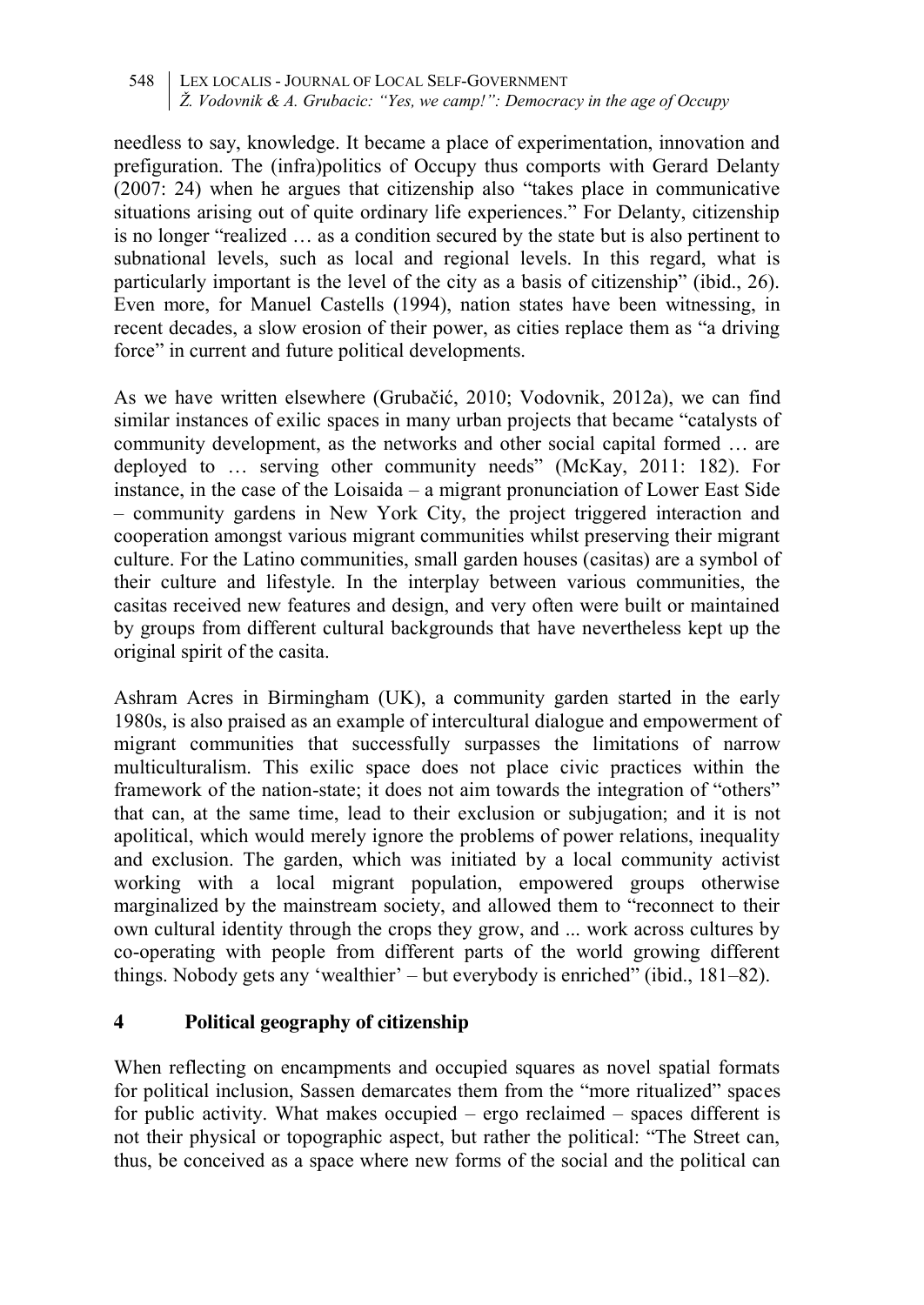be made, rather than a space for enacting ritualized routines. With some conceptual stretching, we might say that politically, 'street and square' are marked differently from 'boulevard and piazza': The first signals action and the second, rituals" (Sassen, 2011: 574).

To be clear, localism in the politics of Occupy should not be understood as a novum. Citizenship per definitionem was never related to the state, but referred solely to a specific "urban relationship" between rights and duties in the city (Delanty, 2006: 12). Although the etymological origin of the word citizenship – from *civitas*, *civitatus*, to the modern *citoyen* – always linked political membership to smaller and more fluid polities, we still encounter problems in understanding citizenship in societies where the equating of political membership to national category results from a linguistic or semantic similarity between both concepts. Citizenship meant political membership in a city and existed independently of the state.<sup>11</sup> It is thus erroneous to talk only about a "citizen of the state" since we can also identify other types of citizenship that are built on different – e.g. territorial or functional – criteria.

Citizenship as redefined in occupations nevertheless represents a significant departure from classical theories and praxes of citizenship because it builds on inclusion and participation rather than on identity, and, instead of emphasizing equality, it accentuates differences, or "equal differences." Yet redefinitions of citizenship in occupations should also not be understood as another postmodern conception of political membership characterized by relativism and particularism that, according to Rizman (2008: 37), only detects diversity, difference, fragmentation, conflict and opposition, but not also commonality, equality, integration, consensus and integration.<sup>12</sup> This is why, Newman asserted, that here

we are dealing with a different dynamic in which identity and its representation is no longer operative or important. Rather than making identities and interests – whether class, gender, ethnicity, sexuality etc – visible to power through the articulation of demands, we see instead a convergence of people who no longer identify themselves in specific ways but who come together as singularities (2014: 94).

New citizenship can thus be understood as a performative citizenship that goes beyond citizenship as a normative disposition, since it is grounded in an actual political practice (cf. Slaughter and Hudson, 2007: 9). We can agree with Ruth Lister (1998) when she writes that to avoid a partial integration of a new political subject into the polity – and therefore rising numbers of denizens or margizens – we should once again understand citizenship not only as a legal status (citizenshipas-status), but also as a practice (citizenship-as-activity).<sup>13</sup> We would like to refer to this model of citizenship as "exilic." Citizens of the encampments extended practices of citizenship to include health, ecology, urbanism, knowledge, food production, culture, sustainable development, architecture, etc. They did not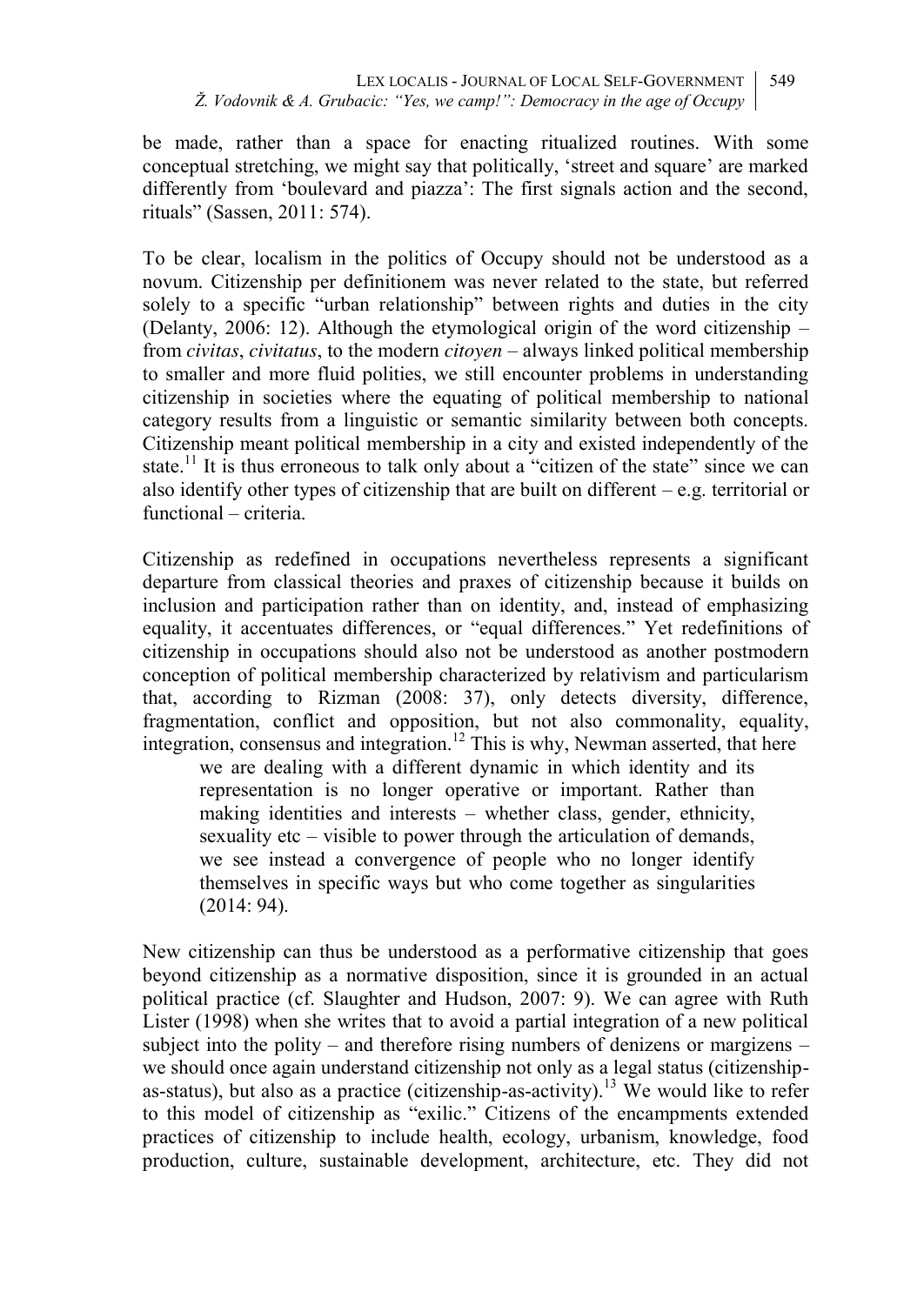550 LEX LOCALIS - JOURNAL OF LOCAL SELF-GOVERNMENT *Ž. Vodovnik & A. Grubacic: "Yes, we camp!": Democracy in the age of Occupy*

perceive their political activation as something that concerns an alteration in hegemonic economic and political arrangements only, but rather – if we borrow from Zinn – something immediate, something we must do now: where we are, where we live, where we work. It means starting in this very moment to do away with authoritarian, cruel relationships—between men and women, between parents and children, between one kind of worker and another kind. It takes place in a hundred thousand places at once: in families, on streets, in neighborhoods, in places of work. Squelched in one place, it springs up in another, until it is everywhere. Such a revolution is an art. That is, it requires the courage not only of resistance, but of imagination. (Zinn, 2009: 712)

#### **4 Conclusion**

The politics of exilic spaces are usually not regarded as relevant to our understanding of democracy, nor of capitalist development and change. These territories are, after all, often spaces of refuge for bandits, primitives, illegal immigrants, outside agitators, anarchists, outcasts, and "villains of all nations." Therefore, much of the historical experience of exilic spaces is lost. This is an important oversight. Seen in this way, exilic spaces are part of the making and remaking, the economic structuring and restructuring, of the capitalist world economy and political power. Exilic spaces are always in process, they are always being made and remade, composed and decomposed. But like Kropotkin's (1998) institutions and practices of mutual aid, they never go away. There is nothing spontaneous or surprising, for instance, about the emergence of the Mexican Zapatistas or Spanish indignados as an example of an exilic re-appropriation. The research we proposed examines the limits of those possibilities, in their full variation and regularity.

In the article we have argued that the global mass assembly movement enabled new democratic practices by recuperating structures that are autonomous of capitalist processes of accumulation and social control. It perceived "hegemonic democracy" based on majority voting not only as an inherently oppressive anomaly resulting in a tyranny of the majority, but (paradoxically) also as an extremely disuniting and homogenizing institute leading to unstable and onedimensional polities. For occupiers, majority voting should not be respected for itself alone. After all, numbers and quantities have nothing to do with the truth and democracy (Bensaïd, 2012). Unlike the *monos* of monarchia indicating the rule of one, the *hoi oligoi* of oligarchy indicating the rule of few, the *demos* of democracy indicates the power of anybody (Ross, 2012: 89). With this reminder alone, Occupy unmasked the oligarchic tendencies of the hegemonic political model based on representation and the virtue of the men of substance or excellence.<sup>14</sup> In other words: Occupy showed that the political model based on the rule of *aristoi*, political representation, and a specific economic outlook counters the democratic idea of process (an "endless meeting" according to Francesca Polletta), and is, in fact, much closer to typical monarchical arrangements. Since demos as *gens de*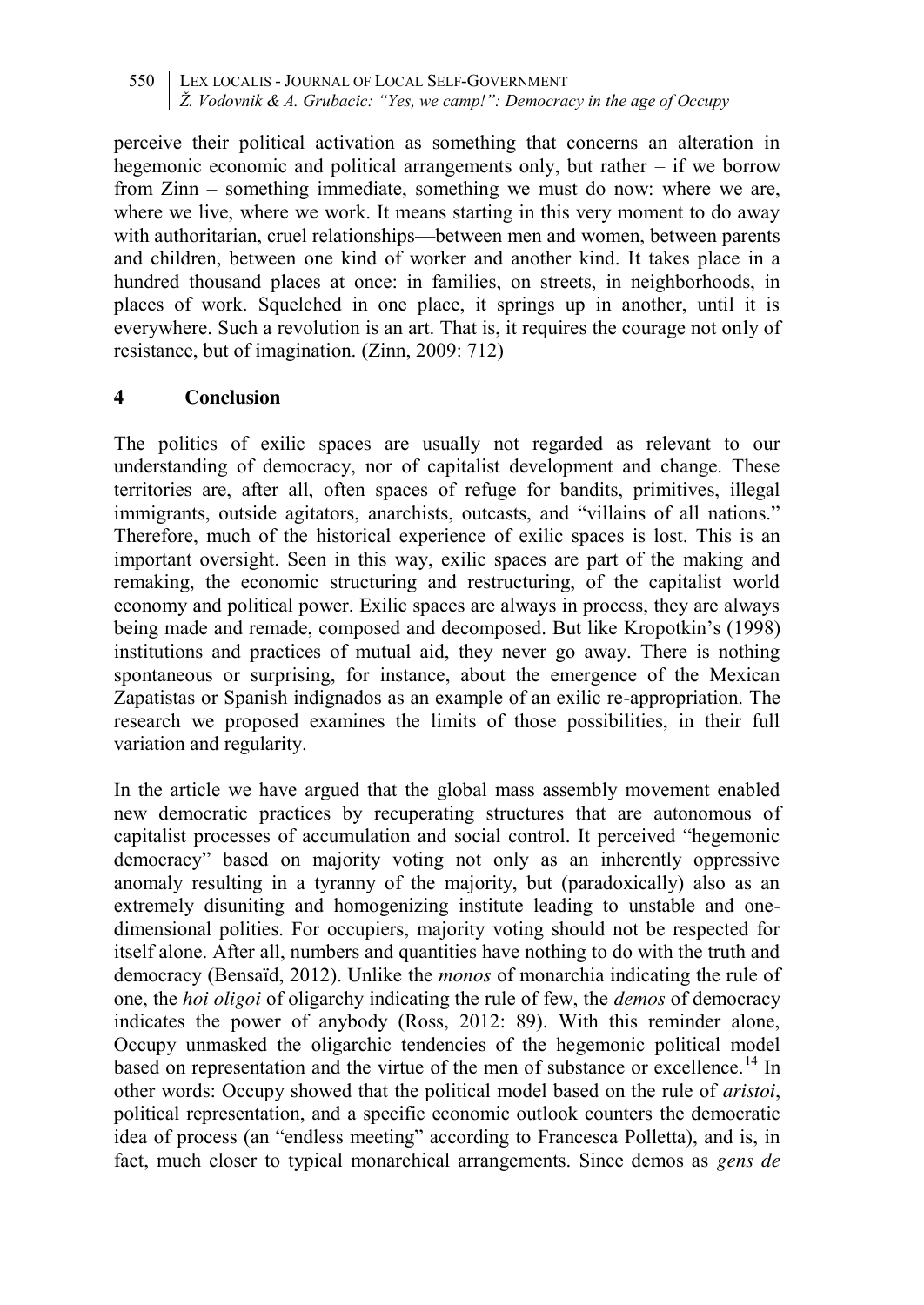*rien* is not a singular subject, but only a political name for "part of those who have no part" (Rancière), the encampments - as exilic spaces - prefigured new forms of citizenship. The exilic citizenship practiced during occupations did not represent the depoliticization of political membership, but instead offered a substantive understanding of the concept that, in past decades, has too often been reduced to a legal or contractual status that does not anticipate political activity.

To sum up, our research of the exilic politics of Occupy focuses on democracy and citizenship as the most widely shared aspirations of occupiers. Our suggestion here was that – in the Rancièrian sense – Occupy reinvented politics not because it heroically clashed with the police and artfully blocked downtown traffic, but rather because it attacked relationships of authority, and disrupted the hegemonic order with the assumption of equality. After all, politics is not made up of power relationships, but rather of "relationships between worlds," addressing again and again a simple question of why only one particular activity is visible (while another is unseen) and why only one particular speech is understood as discourse (and another as noise). Finally, "occupied" politics goes beyond the restricted meanings usually ascribed to these categories, as they are not only affirming direct democracy, but also other forms of "life" including contemplation, leisure, and, importantly, the production of collective joy (Federici, 2012).

# *Post scriptum*

Attempting to write an accurate genealogy of the Occupy Movement was not our objective at any rate. Above all, because it would be a pretentious task. By analogy with Subcomandante Marcos' definition of Zapatismo, one could say that the new politics of Occupy "is not a doctrine. It is an intuition. Something so open and flexible that it really occurs in all places. *Occupation* poses the question: 'What is it that has excluded me?', 'What is it that has isolated me?' In each place the response is different. *Occupation* simply states the simple question and stipulates that the response is plural, that the response is inclusive" (Marcos in Vodovnik 2004: 45). Prefigurative politics of the NSM should only be understood as a tendency in the history of human thought and practice, a tendency which cannot be encompassed by a general theory of ideology, since its contents, as well as manifestations in political practice, change with time.

This might be one of the reasons why the Occupy Movement faded from the media coverage in the aftermath of the eviction of Zuccotti Park in November 2012, although the context and the conditions that gave rise to the occupation encampments have not changed much. But as Milkman, Luce and Lewis (2013a) suggest in their bottom-up account of Occupy Wall Street (OWS), the political legacy of Occupy will continue to reverberate for many years to come. They argue that "[n]ot only did the movement succeed in focusing the national political conversation on economic inequality and the growing concentration of wealth and power, but it also gave birth to a new generation of activists with a political vision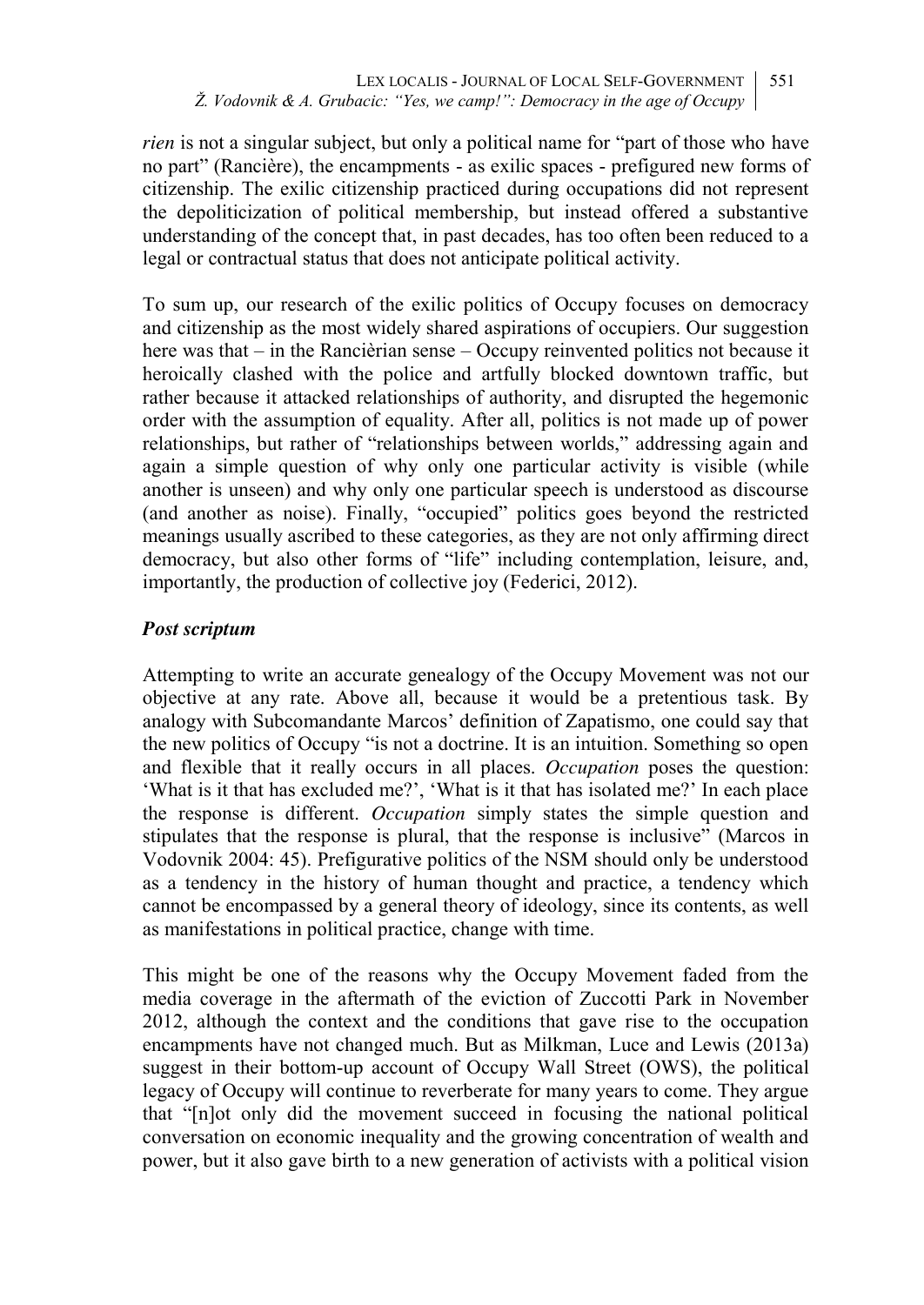552 | LEX LOCALIS - JOURNAL OF LOCAL SELF-GOVERNMENT *Ž. Vodovnik & A. Grubacic: "Yes, we camp!": Democracy in the age of Occupy*

and collective identity that will continue to orient many of them for the rest of their lives … The eviction of Zuccotti Park may have made the blocked economic and political aspirations of the Millennial generation less visible, and fragmented the movement they began to build there. But those who participated understand that their problems are not the result of bad individual choices, but instead a broken economic and political system. They may have lost the futures they imagined, but they have discovered what could be a lifelong calling." (Milkman, Luce  $&$  Lewis, 2013b)

The movement was able to make new alliances between veteran activists or activist scenes and other participants who had little or no experience with political activism. Occupy was in fact a crossbreeding of different microcosms that confirmed Rancière, when he argues that the wrong can never be settled by some accord between the parties: "[T]he subjects a political wrong sets in motion are not entities to whom such and such has happened by accident, but subjects whose very existence is the mode of manifestation of the wrong" (Rancière 2004: 39). Occupy brought about the most humane gesture – especially if we consider the original meaning of the Latin word *humando* – of burying old political imaginaries, grammars, identities, and strategies, which then gave way for new inventions and discoveries. Therefore, it is no surprise that in the aftermath of brutal removals from the encampments, Occupy participants have prefigured their political goals in a myriad of new contexts. For instance, some are active in anti-TTIP campaigns, some in the anti-fracking movement, some are doing eviction defenses or workplace organizing. In New York City, ex-Occupiers successfully revived the OWS network with Occupy Sandy that organized solidarity work after Hurricane Sandy hit the East Coast in late 2012, and Strike Debt's Rolling Jubilee has continued to raise funds to first buy up personal debt on the secondary market only to abolish it later. Of course, we should not forget other (post-)Occupy projects not explicitly covered in our "transatlantic" dialogue – e.g. Occupy Gezi in Turkey or Occupy Central in Hong Kong, to name only two striking examples. These initiatives are further confirmation of unprecedented geographic and epistemic diversity found in the politics of Occupy, and yet another reason why the spirit of Occupation will keep resurfacing also in the future.

Notes<br><sup>1</sup> We are grateful to John Ryan Karlin for his comments and assistance with this article.

<sup>2</sup> Greenberg suggests that "one of the chief appeals of Zuccotti Park and the other encampments was their gritty communalism, their primal physicality, the spontaneous, live-<br>action experience they offered" (Greenberg, 2012: 265).

 $3$  It comes as no surprise therefore, the theoretical "radicalism", which renounces the simplified treatment of democracy as an invention, and which instead of a legal dimension, analyzes the genealogical dimension or the roots respectfully (lat. Radix) of democratic praxis. Cf. Vodovnik 2012b.

If we paraphrase Colin Ward, we can describe encampments as "a free society in miniature, with the same tensions and ever-changing harmonies, the same diversity and spontaneity, the same unforced growth of co-operation and release of individual qualities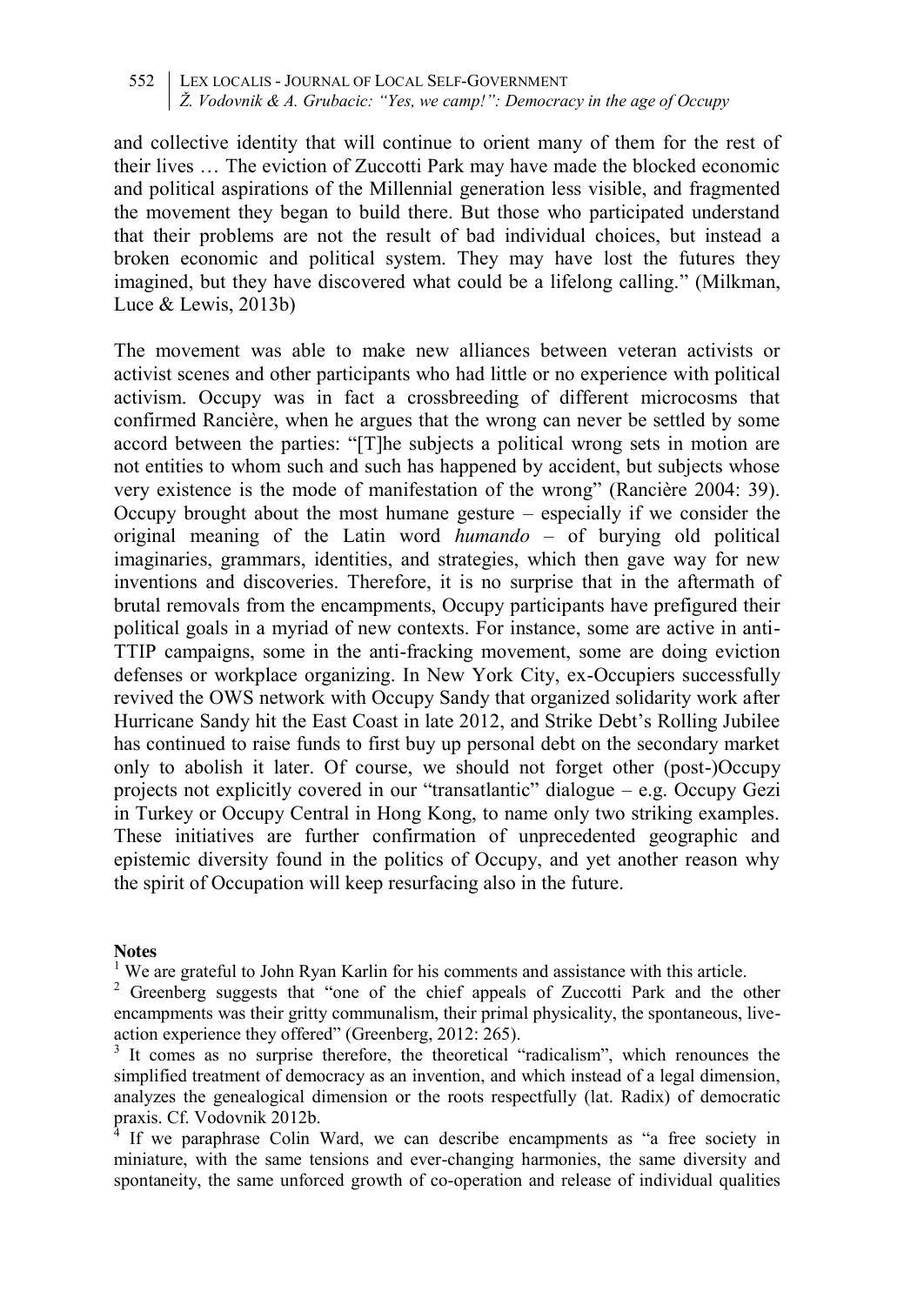and communal sense, which lie dormant in a society devoted to competition and acquisitiveness" (Ward, 2011: 44).

<sup>5</sup> Komlosy says the association of work with pain is reflected at least in the German usage by the replacement of *werk* (creative autonomous vocation, leading to opus) by *arbeit* (painful, hard labor). Of course, the absurd yet obvious end of this dissociation was seen in the signs above the entrances to German concentration camps: arbeit macht frei.<br><sup>6</sup> See Grubacic & O'Hearn forthcoming. Living at the Edges of Capitalism: Studies in Exile and Mutual

Aid. University of California Press.

<sup>7</sup> Rancière demarcates *la politique* and *la police*. What we normally understand, examine and study as politics (*la politique*) are rather highly problematic systems of distribution and legitimization that he calls police (*la police*).

<sup>8</sup> We should not forget other loci of citizenship challenges. For instance, how in modern (post)democracies citizens can have their rights and citizenship only as workers, but to work, they must continue to give up an ever-increasing range of rights (Rancière, 2004: 111). At the micro level, this means that citizens retain their political identity only through work, otherwise the only thing left for them is a mere sociological identity. At the system level, this leads to the end of politics, as citizens are included in the political project only through their a priori exclusion, through the creation of a polity and a separation of proletariat-y at the very same time. As a result, Corcoran (2010: 5) argues, a "worker, precisely, is not a political subject struggling for equality; he/she is a worker who has rights only insofar as these rights accord with the factual status of the function performed, rights which must be continually eaten away at to 'ensure' job protection, that is, so long as the objectivity of the situation permits it- those who then fall outside of the preserve of worker identity (the unemployed, 'illegal' immigrants, etc.) are no longer excluded; they are simply drop outs."

<sup>9</sup> Here Vidmar Horvat is elaborating on Kwame Anthony Appiah's concept of "cosmopolitan patriotism" that is – in comparison to the traditional cosmopolitanism – not caught in the in-between spaces and consequently not separating itself from the local life to "preserve its cultural distinctiveness and uniqueness of identity" (Vidmar Horvat, 2010: 210).

 $10$  Of course, spatialization of democracy, as practiced by the Occupy Movement, can also lead to "fetishization of space", as defense and care of the occupied space become "the overwhelming goal of the movement, at the expense of actions furthering the broader goals that that space is occupied to advance" (Marcuse, 2011).

<sup>11</sup> Political membership beyond the state, what we might refer to as exilic membership, is, according to James C. Scott (2009: 3–4), the regularity of history, despite the inscription of the nation-state on the political map and the consequent sedentarization or administrative, economic, and cultural standardization of fluid political entities. An important example is presented by the contemporary Zapatista movement in Mexico. Exilic membership was extended widely to exiles who self-identified with the project of autonomy (Zapatismo) and the community of exiles. The Zapatistas replaced the state with an exilic administration of justice, education, democratic organization, production, and health. "Being Zapatista" gave self-confidence and a sense of belonging to an insurgent community that transcends ethnic difference and was constructed in opposition to *mal gobierno*. This form of identification includes a change in gender relations and a new definition of exilic citizenship: a multivalent insurgent identity that challenges neoliberal multiculturalism (Hale 2002). Exilic membership is a process of re-appropriation and recovery of traditional customs and culture, and a critique of inherited authoritarian and patriarchal elements. A key role belongs to indigenous women. Zapatistas offer a third way "between-and-against" assimilationist and multiculturalist ideologies and governing techniques. Their exilic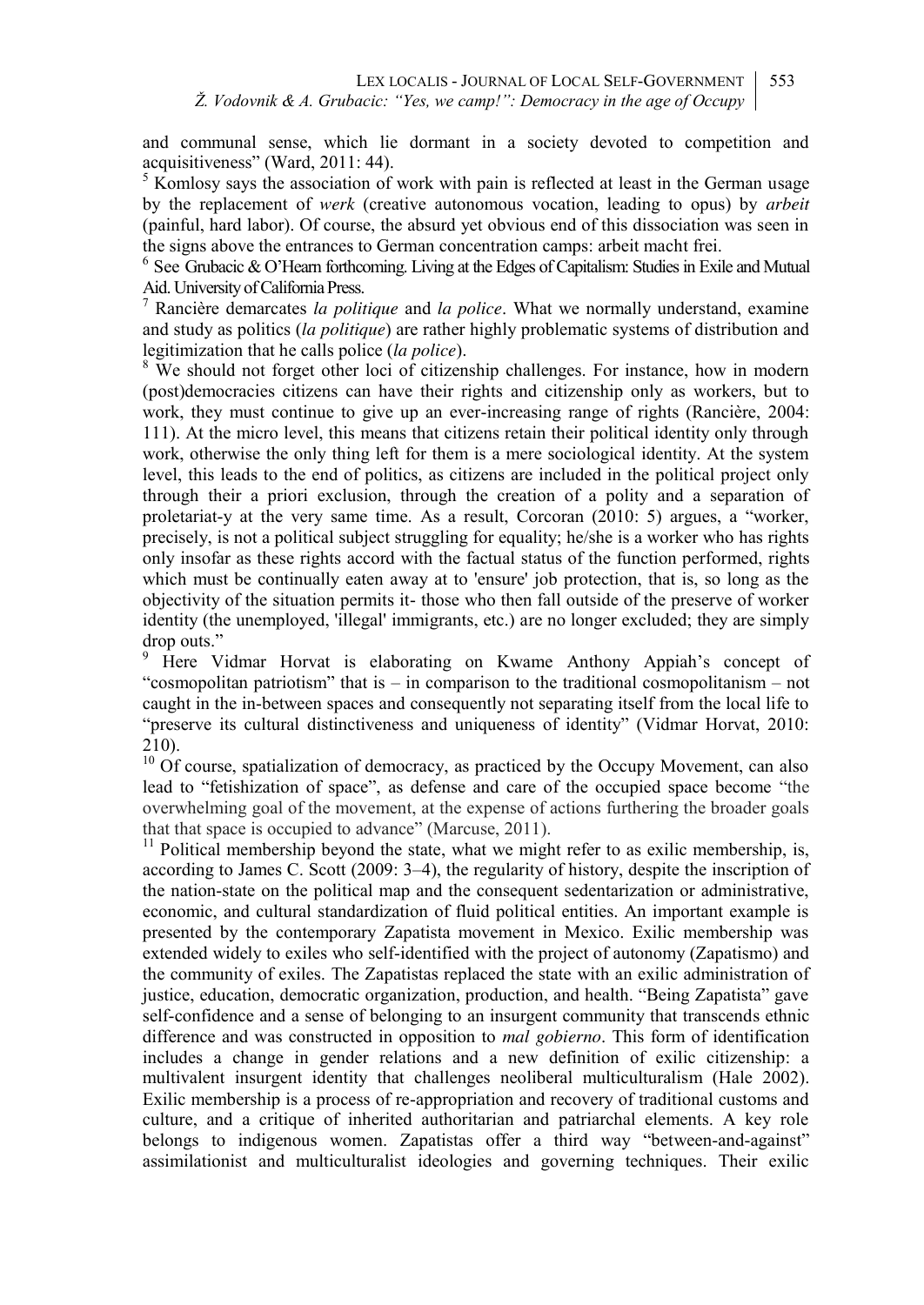554 LEX LOCALIS - JOURNAL OF LOCAL SELF-GOVERNMENT *Ž. Vodovnik & A. Grubacic: "Yes, we camp!": Democracy in the age of Occupy*

membership pivots on linking insurgent political identity to self-governing institutions and substantive economic practices.

<sup>12</sup> Referring to Darren O'Byrne (2003: 227), it "embraces plurality without being relativistic, universality without being deterministic, and identity without being unduly subjectivistic".

<sup>13</sup> We should add, however, that the performative dimension of the occupied citizenship should still be understood as an objection to the republican interpretation of citizenship as a universal office, conscripting rather than mobilizing the demos to participate in the *res publica*, and epitomized in the *Levée en masse (*1793) and *La Marseillaise* ("*Aux armes,* 

<sup>14</sup> For interesting study on the problem of corruption and distrust in political institutions in Slovenia see Haček, Kukovič & Brezovšek (2013).

#### **References**

- Agamben, G. (1998) *Homo Sacer: Sovereign Power and Bare Life* (Paolo Alto: Stanford University Press).
- Appadurai, A. (2004) Grassroots Globalization and the Research Imagination, In: Vincent, J. (ed.) *The Anthropology of Politics: A Reader in Ethnography, Theory, and a Critique* (Malden, MA: Blackwell Publishers), pp. 271–284.

Bookchin, M. (2007) *Social Ecology and Communalism* (Oakland, CA: AK Press).

- Carlsson, C. (2008) *Nowtopia: How Pirate Programmers, Outlaw Bicyclists, and Vacant-Lot Gardeners are Inventing the Future Today!* (Oakland, CA: AK Press).
- Carter, A. (2001) *The Political Theory of Global Citizenship* (London: Routledge).
- Castells, M. (1994) European cities, the informational society, and the global economy, *New Left Review,* 204(March/April), pp. 18–32.

Crary, J. (2013) *24/7: Late Capitalism and the Ends of Sleep* (London: Verso).

- Day, R. J. F. (2005) *Gramsci is Dead, Anarchist Currents in the Newest Social Movements* (London: Pluto Press).
- Delanty, G. (2006) *Citizenship in a global age: Society, culture, politics* (New York, NY: Open University Press).
- Delanty, G. (2007) Theorizing citizenship in a global age, In Hudson, W. & Slaughter, S. (eds) *Globalization and Citizenship: The Transnational Challenge* (New York, NY: Routledge), pp. 15–29.
- Dupuis-Déri, F. (2011) Qui a peur du peuple ? Le débat entre l'agoraphobie politique et l'agoraphilie politique, *Variations: Revue internationale de théorie critique,* 15(2011), pp. 49–74.
- Federici, S.(2012) *Revolution at Point Zero: Housework, Reproduction, and Feminist Struggle* (Oakland, CA: PM Press).
- Foucault, M. (2007) *Discipline and Punish* (London: Vintage).
- Fremion, Y. (2002) *Orgasms of History: 3000 Years of Spontaneous Insurrection* (Oakland, CA: AK Press).
- Graeber, D. (2001) *Toward An Anthropological Theory of Value: The False Coin of Our Own Dreams* (New York, NY: Palgrave MacMillan).
- Graeber, D. (2007) *Possibilities: Essays on Hierarchy, Rebellion, and Desire* (Oakland, CA: AK Press).
- Gray, O. (2004) *Demeaned but Empowered: The Social Power of the Urban Poor in Jamaica* (Kingston: University of West Indies Press).
- Grubacic, A. (2010) *Don't Mourn Balkanize: Essays After Yugoslavia* (Oakland, CA: PM Press).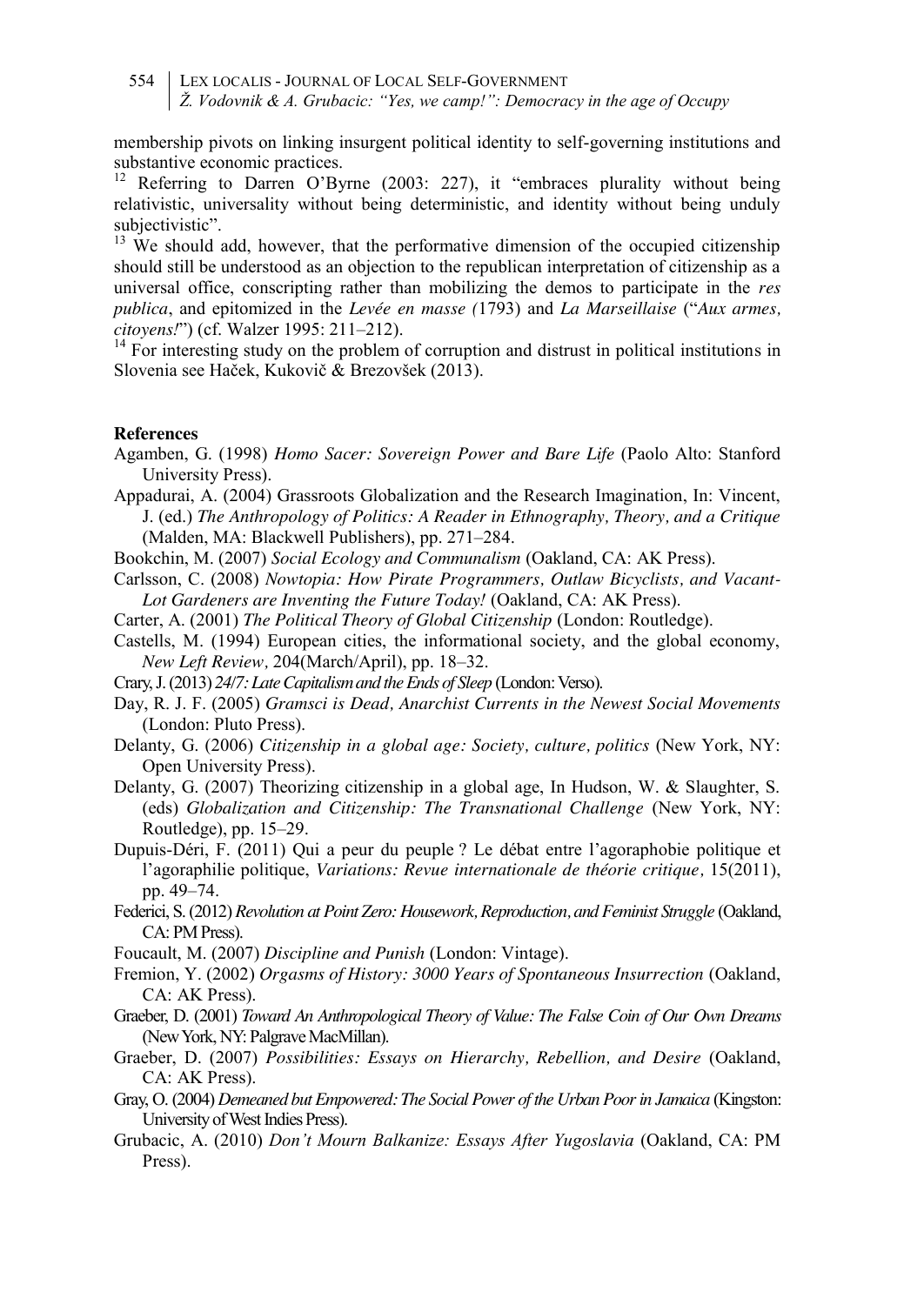- Greenberg, M. (2012) On the Meaning of Occupation, In Byrne J. (ed.) *The Occupy Handbook* (New York, NY: Back Bay Books).
- Haček, M., Kukovič, S. & Brezovšek, M. (2013) Problems of corruption and distrust in political and administrative institutions in Slovenia, *Communist and Post-Communist Studies* 46(2), pp. 255–261, doi: 10.1016/j.postcomstud.2013.03.004.
- Hammond, J. L. (2013) The significance of space in Occupy Wall Street, *Interface: a journal for and about social movements* 5(2), pp. 499–524.
- Isin, E. F. (ed.) (2000) *Democracy, Citizenship and the Global City* (New York, NY: Routledge).
- Jordan, T. (2002) *Activism!, Direct Action, Hacktivism and the Future of Soc*iety (London: Reaktion Books).
- Juris, J. S. (2012) Reflections on #Occupy Everywhere: Social media, public space, and emerging logics of aggregation, *American Ethnologist,* 39(2), pp. 259–279, doi: 10.1111/j.1548-1425.2012.01362.x.
- Kennedy, M. (2012) *Occupy Money: Creating an Economy Where Everybody Wins* (Gabriola Island, BC: New Society Publishers).
- Komlosy, A. (2014) *Arbeit*(Vienna: Promedia Verlag).
- Kropotkin, P. (1998) *Mutual Aid: a factor of evolution* (London: Freedom Press).
- Lister, R. (1998) *Citizenship: Feminist Perspectives* (New York, NY: New York University Press).
- Mauss, M. (1990) *The Gift: forms and functions of exchange in archaic societies*(London: Routledge).
- Marcuse, P. (2011) The Purpose of the Occupation Movement and the Danger of Fetishizing Space, available at: http://pmarcuse.wordpress.com/2011/11/15/thepurpose-of-the-occupation-movement-and-the-danger-of-fetishizing-space/ (January 28, 2015).
- Marcuse, P. (2012) Keeping Space in its Place in the Occupy Movements, *Progressive Planning* 191(Spring), pp. 15–16.
- McKay, G. (2011) *Radical Gardening: Politics, Idealism & Rebellion in the Garden* (London: Francis Lincoln Limited).
- Mertes, T. (2002) Grass-roots globalism, *New Left Review*, 17 (Sep.-Oct. 2002), pp. 101– 110.
- Milkman, R., Luce, S. & Lewis, P. (2013a) *Changing the Subject: A Bottom-up Account of Occupy Wall Street in New York City* (New York, NY: The Murphy Institute, City University of New York).
- Milkman, R., Luce, S. & Lewis, P. (2013b) *Who Were the 99 Percent?*, The Huffington Post (February 5, 2013), available at: http://www.huffingtonpost.com/ruthmilkman/occupy-wall-street-study b 2626035.html (April 10, 2015).
- O'Byrne, D. J. (2003) *The Dimensions of Global Citizenship: Political Identity Beyond the Nation-State* (London: Taylor & Francis).
- Newman, S. (2014) Occupy and autonomous political life, In: Kioupkiolis A. & Katsambekis G. (eds) *Radical Democracy and Collective Movements Today: The Biopolitics of the Multitude versus the Hegemony of the People* (New York, NY: Routledge), pp. 93–110.
- Pleyers, G. (2012) Alter-Europe: four ways to deal with the crisis of representative democracy, *Vlaams Marxistisch Tijdschrift*, 46(4), pp. 27–32.
- Rancière, J. (2004) *Dis-Agreement: Politics and Philosophy* (Minneapolis: University of Minnesota Press).
- Rancière, J. (2007) *On the Shores of Politics* (London: Verso).
- Rancière, J. (2010) *Dissensus: On Politics and Aesthetics* (London: Bloomsbury/Continuum).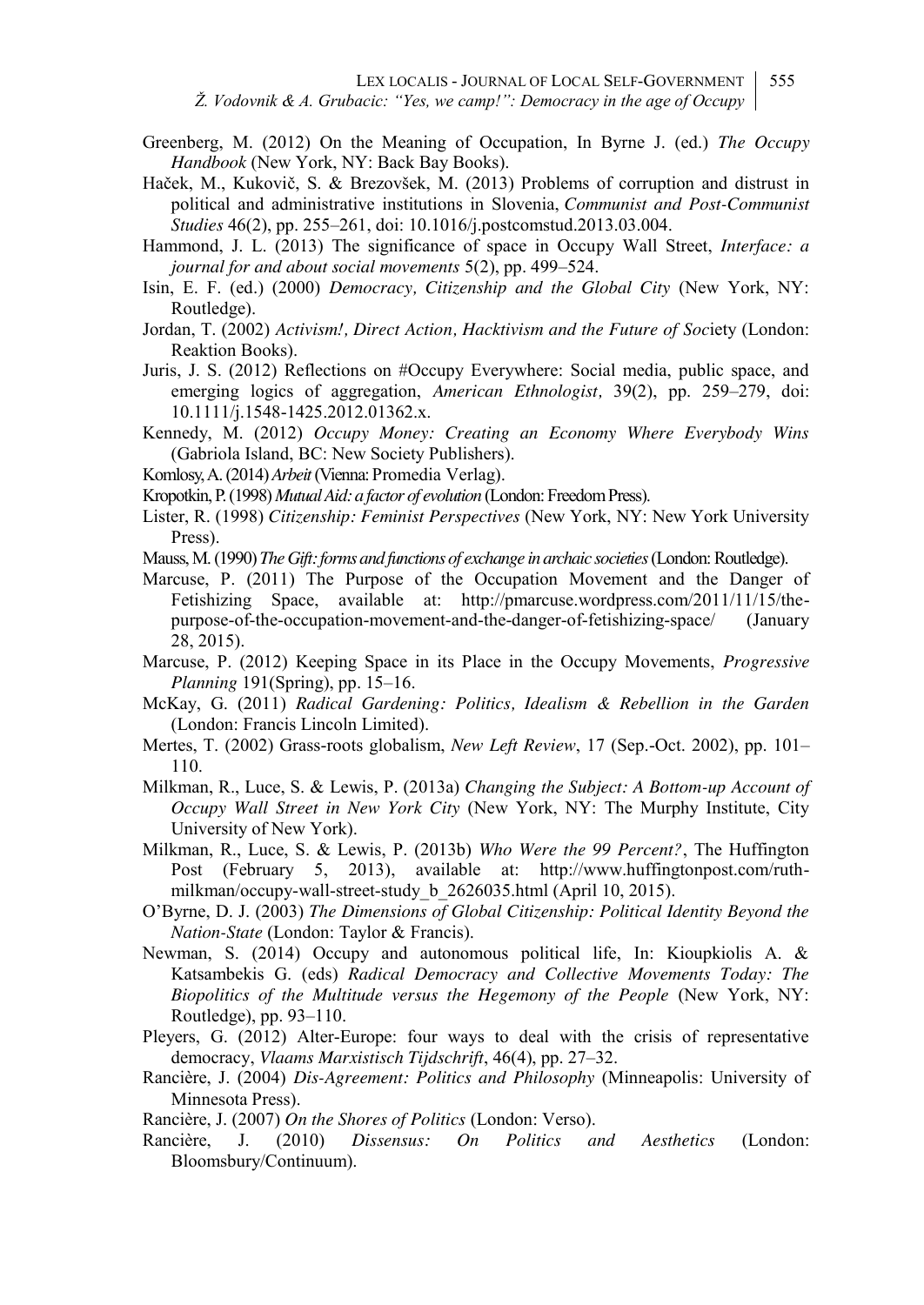- 556 | LEX LOCALIS JOURNAL OF LOCAL SELF-GOVERNMENT *Ž. Vodovnik & A. Grubacic: "Yes, we camp!": Democracy in the age of Occupy*
- Razsa, M. & Kurnik A. (2014). Occupy Slovenia: How Migrant Workers Contributed to New Forms of Direct Democracy. In Naples, N. A. & Mendez, J. B. (eds) *Border Politics: Social Movements, Collective Identities, and Globalization* (New York, NY: New York University Press), pp. 206–229.
- Restrepo, E. & Escobar, A. (2005) Other Anthropologies and Anthropology Otherwise: Steps to a World Anthropologies Framework, *Critique of Anthropology* 25(2), pp. 99– 129, doi: 10.1177/0308275X05053009.
- Rizman, R. (2008) *Globalizacija in avtonomija: Prispevki za sociologijo globalizacije* (Ljubljana: Znanstvena založba Filozofske fakultete).
- Sassen, S. (2001) The City: Between Topographic Representation and Spatialized Power Projects, *Art Journal*, 60(2), pp. 12–20, doi: 10.1080/00043249.2001.10792059.
- Sassen, S. (2011) The Global Street: Making the Political, *Globalizations*, 8(5), pp. 573– 579, doi: 10.1080/14747731.2011.622458.
- Sassen, S. (2012) Occupying is not the same thing as demonstrating…, available at: http://www.saskiasassen.com/PDFs/Occupying-is-not-the-same-as-demonstrating.pdf (January 28, 2015).
- Scott, J. C. (1985) *Weapons of the Weak, Everyday Forms of Peasant Resistance* (New Haven, CT: Yale University Press).
- Scott, J. C. (1990) *Domination and the Arts of Resistance: Hidden Transcript* (New Haven, CT: Yale University Press).
- Scott, J. C. (1998) *Seeing Like a State: How Certain Schemes to improve the Human Condition Have Failed* (New Haven, CT: Yale University Press).
- Scott, J. C. (2010) *The Art of Not Being Governed: An Anarchist History of Upland Southeast Asia* (New Haven, CT: Yale University Press).
- Slaughter, S. & Hudson W. (eds) (2007) *Globalization and Citizenship: The Transnational Challenge* (New York, NY: Routledge).
- Smucker, J. M. (2012) Occupy! The Tactic of Occupation and the Movement of the 99 Percent, *Progressive Planning*, 191(Spring), pp. 6–9.
- Soysal, Y. N. (1994) *Limits of Citizenship: Migrants and Postnational Membership in Europe* (Chicago: University of Chicago Press).
- Tormey, S. (2012) Occupy Wall Street: From Representation to Post-Representation, *Journal of Critical Globalisation Studies*, 5(2012), pp. 132–137.
- Turner, T. S. (1986) Production, Exploitation and Social Consciousness in the "Peripheral Situation", *Social Analysis,* 19(August), pp. 91–115.
- Vidmar Horvat, K. (2010) Kozmopolitstvo, patriotizem in drugi: rekonstruiranje okvirov pripadanja, In: Benhabib S. (ed.) *Pravice drugih: tujci, rezidenti in državljani* (Ljubljana: Založba Krtina), pp. 205–226.
- Vidmar Horvat, K. (2011) Novo državljanstvo, patriotizem in kozmopolitstvo, In Toplak, C. & Vodovnik, Ž. (eds) *Nov(o) državljan(stvo)* (Ljubljana: Založba Sophia), pp. 1–24.
- Vodovnik, Ž. (ed.) (2004) *Ya Basta! – Ten Years of the Zapatista Uprising* (Oakland, CA: PM Press).
- Vodovnik, Ž. (2012a) Beyond a Construction Site, Beyond National Citizenship, *Two Homelands/Dve Domovini,* 2012(35), pp. 49–61.
- Vodovnik, Ž. (2012b) Democracy as a verb: new meditations on the Yugoslav praxis philosophy, *Journal of Balkan & Near Eastern studies,* 14(4), pp. 433–452, doi: 10.1080/19448953.2012.736236.
- Walzer, M. (1995) Citizenship, In: Ball, T., Farr J. & Hanson R. L. (eds) *Political innovation and conceptual change* (New York, NY: Cambridge University Press), pp. 211–219.
- Ward, C. (2011) *Autonomy, Solidarity, Possibility: The Colin Ward Reader* (Oakland, CA: